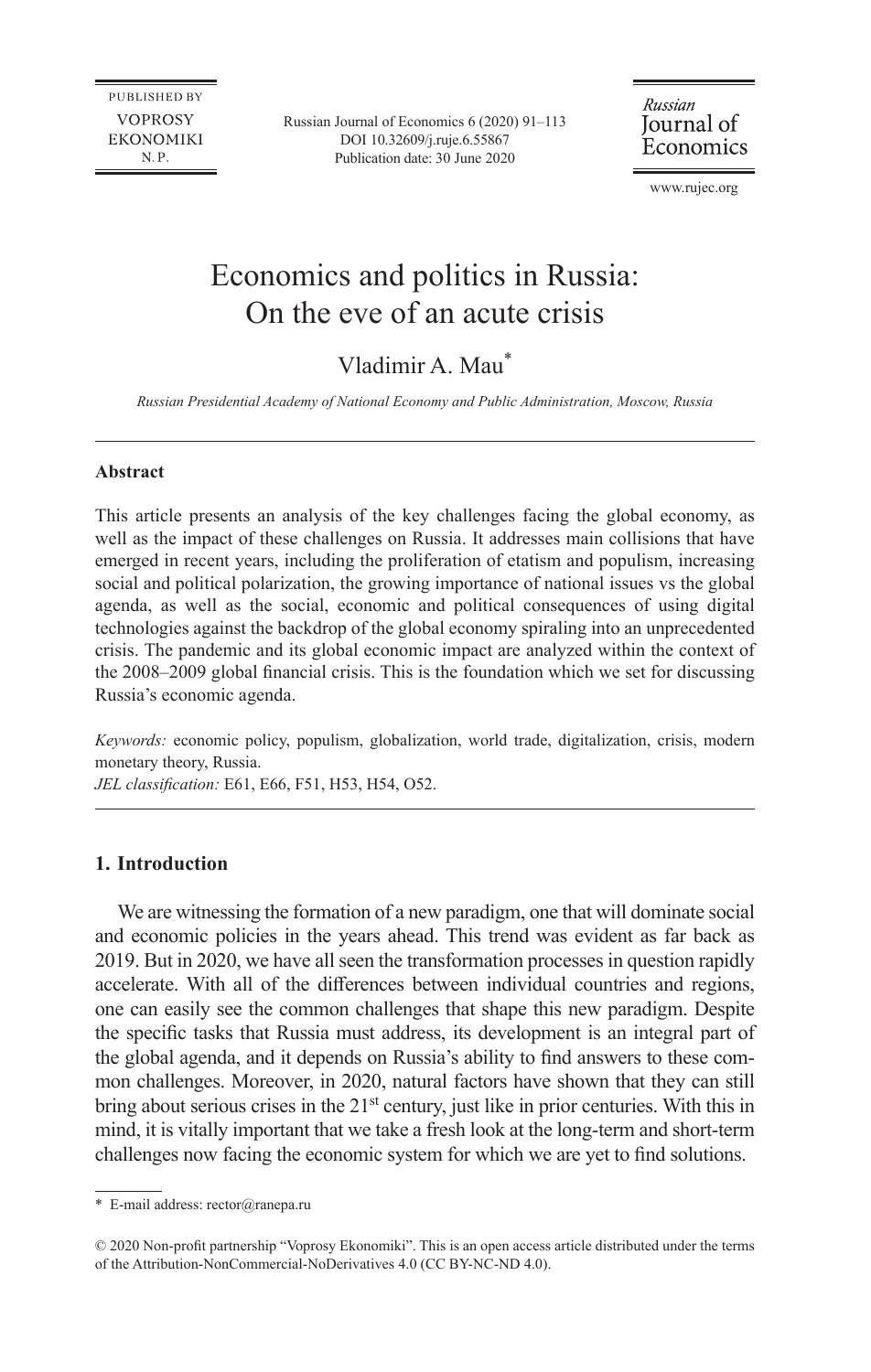#### **2. Trends and challenges**

Most economic and political discussions and challenges today stem from two factors: technology trends that bring about dramatic changes in all aspects of people's lives, and the resulting social, economic and political discomfort that these trends cause to various social groups. In 2020 one can add to this couple a "natural challenge" in the form of a virus followed by the global pandemic crisis.

The growing social and economic tensions are primarily due to the unprecedented rate of technological development that is happening in both time and space. While the number of car drivers and electric power users grew to 50 million people over periods of 62 years and 46 years respectively, the same result was achieved in 12 years for mobile phone users, and seven years for internet users. Interestingly, the number of Pokémon GO players grew to 50 million users in just 19 days.

Innovations, especially household-oriented ones, are also spreading fast, with poorer countries and regions being just as receptive as their wealthier counterparts. Unlike industrialization, digitalization is spreading nearly simultaneously in every part of the world. More than 60% of people in poor countries use mobile phones. Unlike developed countries, developing economies started using the mobile internet not just when they got smartphones, but even as soon as they got electricity. In other words, poor countries adopt different generations of technologies at one time while simultaneously benefitting from the synergies. This chain of events is adequately described by the "advantage of backwardness" hypothesis, or a delayed adoption of modern technologies (Gerschenkron, 1962).

The rapid propagation of innovations, particularly digital ones, has clear benefits, yet it also entails new risks. Thanks to low "entry fees" and substantial reductions in information costs, the technologies create opportunities for inclusive growth, providing poor population groups and regions with new ways to radically change their lives for the better.<sup>1</sup> However, the risks of abusing and mishandling the new opportunities are obvious.

Then there is also another side of the problem. The speed and radical nature of the technological paradigm shift increase uncertainty even from a short-term perspective, which negatively affects the moods of investors and employees alike. For investors, this means uncertainty with regards to return on investment, since rapidly changing technologies make it difficult to implement long-term projects with corresponding investment. For employees, technological progress implies labor market uncertainty, which in turn reduces consumer demand, exerting even greater pressure under low-inflation conditions, which in the final analysis affects the educational system.

The events of early 2020 have demonstrated important aspects of innovations, a threat and the instruments to withstand to the threat. The new strand of coronavirus, appearing in late 2019 and early 2020, has become a key factor in the economic and political lives of the developed and largest developing

<sup>&</sup>lt;sup>1</sup> "One area where the potential of digitization is particularly promising is the pursuit of sustainable and inclusive growth. With their low threshold for adoption, non-rival nature, and low information costs, digital technologies are intrinsically inclusive. The most active users of digital technology globally are not necessarily those with higher socioeconomic status" (Long and Spence, 2019).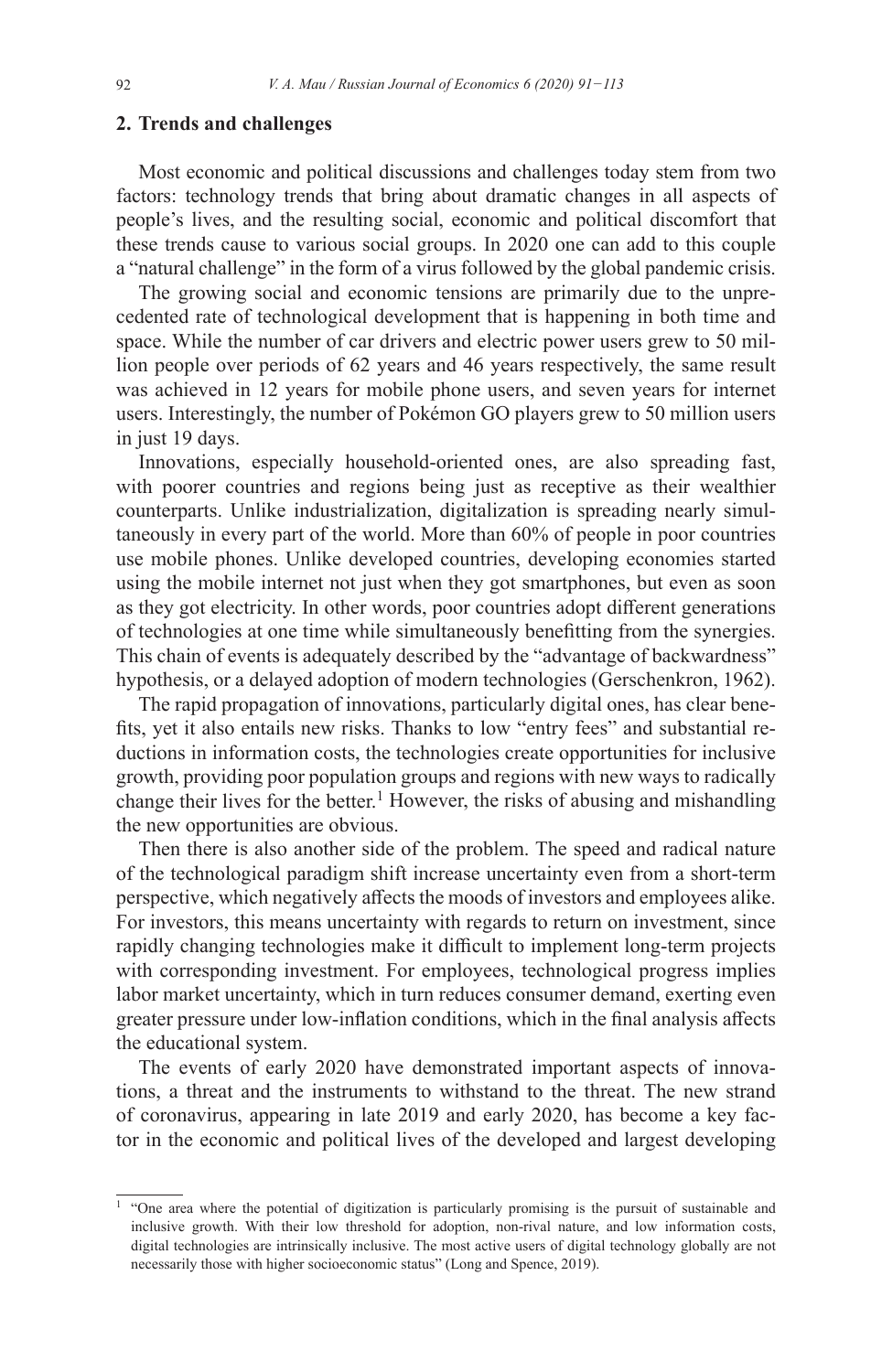countries. The rapid global march of the pandemic has turned to be a new and distinctive form of globalization. While economic globalization and its positive and negative consequences have been the subject of numerous disputes over the past several decades, the drastic propagation of the pandemic highlighted yet another risk associated with the globalization process. At the same time information technologies have created new opportunities to live in radically new circumstances—many sectors have moved online almost overnight, and this experience demonstrates new forms of business and organization of social and public life not only in time of crisis (isolation) but for years to come.

All of these circumstances negatively impact economic growth and revenue trends, resulting in the transformation of political preferences. All this leads to changes in domestic policy and geopolitical balance. Remarkably, many of the trends we will be discussing below began long before theCOVID-19 pandemic.

Speaking of the consequences of technological challenges and growing uncertainty, we should first point out the trend towards *increased etatism and a crisis of classical liberalism,* or neoclassical liberalism, if we refer to the schools of economic thought. The process started as far back as a decade ago, and was a reaction to the global structural crisis of 2008–2009. This is also the time when the once ultra-positive attitude towards the economic recipes of the late 1970s–1980s, as manifested in Margaret Thatcher's and Ronald Reagan's economic policies, started to change. Back at that time, liberalization helped overcome the previous structural crisis, i.e., the stagflation trap of the 1970s, ensuring sustainable economic growth over the next 25 years. The subsequent structural crisis, which started in 2008, prompted a revision of many concepts of the past. The emphasis now is not so much on economic conditions, but on the social and political results of the liberalization that took place during the last quarter of the  $20<sup>th</sup>$  century, and the associated globalization.

According to the critics, a key problem with the previous stage was that rapid economic expansion was accompanied by decelerating middle-class income growth, which led to greater disparity and a political shift in favor of financial institutions. Not only were the results of globalization unevenly distributed, but many people never saw them at all (Rodrik, 2015).

Criticism of liberalization's political aftermath was a mirror image of the dirigiste policies of the previous fifty years. Back then, as the right-wing economic liberals were coming to power, they first of all heavily criticized the trade unions and their significant influence on political decision-making, including the formation of the government. According to popular belief, such organizations had usurped voter rights. Now critics believe that this political role has been highjacked by billionaires and key financial players. "How long will billionaires and their entourages be allowed to determine political life?" asks Simon Johnson, MIT professor and former IMF Chief Economist.<sup>2</sup> In other words, through their market actions, key financial players can significantly impact individual governments, particularly those of developing countries.

<sup>&</sup>lt;sup>2</sup> "The deep structural changes wrought by the Reagan Revolution had created the basis for systematic manipulation of rules governing the US economy, with outcomes ranging from looting (in finance) to the suppression of competition (in the tech sector) and massive costs for households and small business (in health care). Three decades after the revolution started, the bill finally fell due" (Johnson, 2019).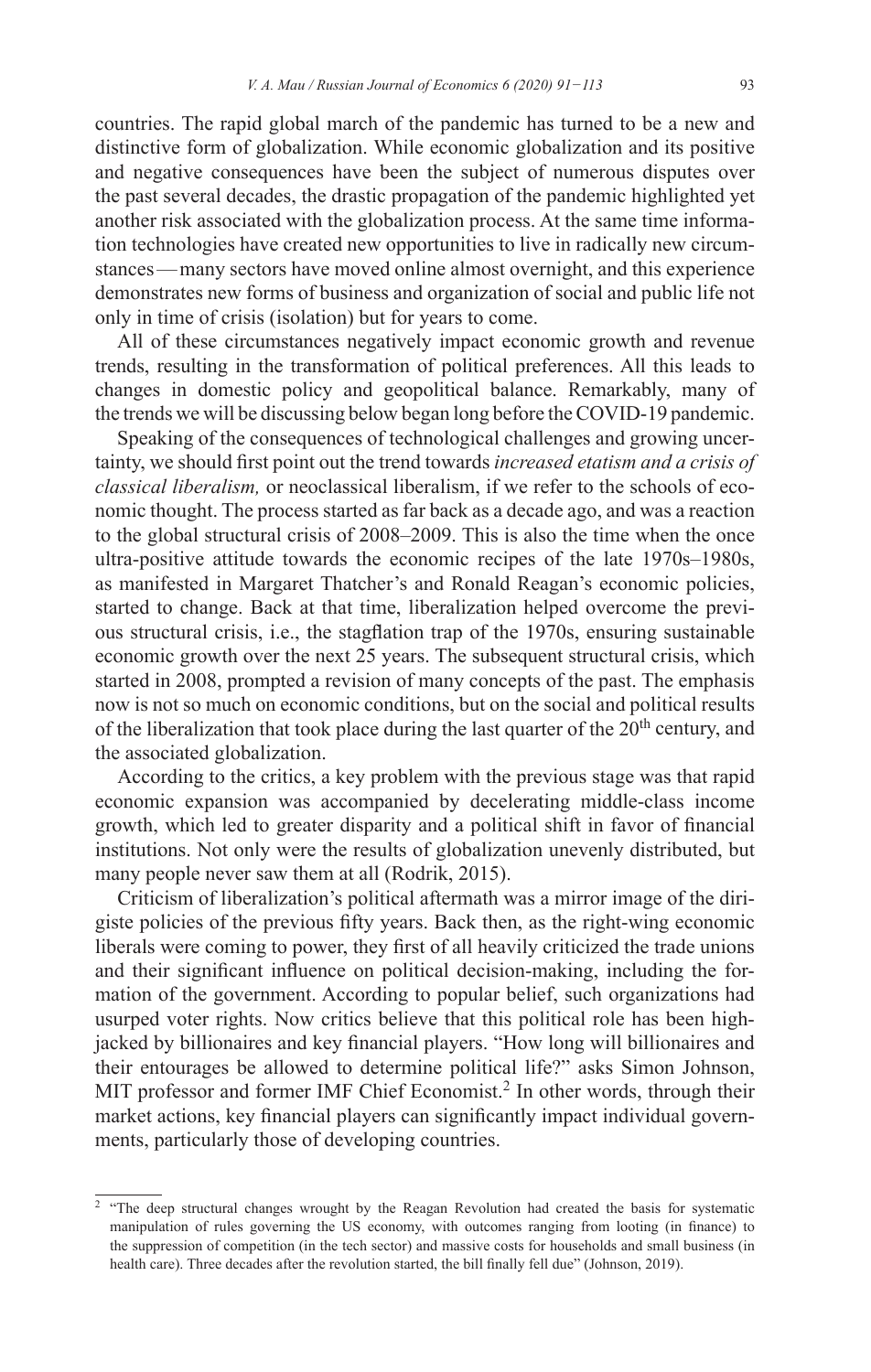Criticism of liberal economic theory once again led to a change of attitude towards the works by Friedrich von Hayek and Milton Friedman. Going back to the polemic of the mid- $20<sup>th</sup>$  century, today's economists begin writing about their excessive commitment to the market and deregulation. This trend highlights the limitations of the "supply-side economics" where business development is stimulated through reducing taxes, liberalizing markets (labor market included), and greater competition. Under these conditions, more attention should be paid to the "demand-side economics" of the Keynesian model, since demand has been in stagnation for an extended period of time, particularly among the middle-class according to some estimates.

The criticism of liberal theory does not mean a return to the traditional Keynesian economic model. Economists emphasize the importance of going beyond macroeconomic regulatory measures such as managing demand, for instance, to develop a set of institutional and structural actions on a scale similar to that of F. D. Roosevelt's "New Deal." Apart from social and economic measures, such a program should include environmental and resources-related restrictions.<sup>3</sup>

What we are seeing is both social and political *polarization*. In the 2000s, right-wing and left-wing political forces in developed countries could be seen getting closer. Many analysts believed they would eventually assimilate to the point of non-distinction, causing a political party crisis. This indeed happened, but not for the indicated reasons. At some point, the traditional parties simply ceased corresponding to the new and obvious trend for dissociation. The dissociation of social and political forces is becoming a characteristic trait of the day. And just as in the early  $20<sup>th</sup>$  century, the dissociation is taking place along the line between capitalism and socialism. This applies to all countries, including the United States, where socialism has never been popular, even during the "socialist" 20<sup>th</sup> century. Moreover, these processes are evident in developing countries as well.<sup>4</sup>

*The growing importance of domestic issues as opposed to the global agenda* is another key trend. National interests, rather than global or regional issues, are now coming to the forefront, just as they did in the late 19<sup>th</sup> and early 20<sup>th</sup> century. Donald Trump's presidency and Brexit are just a few of the most obvious manifestations of the process. Other examples are the political processes taking place in Poland, Hungary, Italy and several other developed countries.

*The deceleration of globalization* is also related to this phenomenon. Until 2020, it merely slowed down rather than stopping altogether. Global trade accounted for about 30% of the global GDP,<sup>5</sup> which is a very significant parameter for the global economy. The COVID-19 crisis dealt a devastating blow to globalization, and we are yet to see the scale and duration of its compression.

<sup>&</sup>lt;sup>3</sup> "Instead, we need a comprehensive policy of institutional reform geared toward changing the very structure of the economy: that is, a new New Deal. Such a program would be designed to manage resource and environmental constraints, while preserving social stability and working toward an improved quality of life. It would target a more sensible use of resources, as well as a general relaxation of international tensions and conflict resolution" (Galbraith, 2019).

<sup>&</sup>lt;sup>4</sup> "The cause of poverty is the capitalist system we are living in. It is forced on us from the outside rather than created by the people. If we want to fight poverty, we need to fix capitalism, which is dramatically flawed in its current form. Until those flaws are fixed, they will lead to the same results again and again," says Muhammad Yunus (2019), economist and Nobel Prize winner.<br><sup>5</sup> IMF (2019); ITC Trade Map, International Trade Centre, https://www.trademap.org/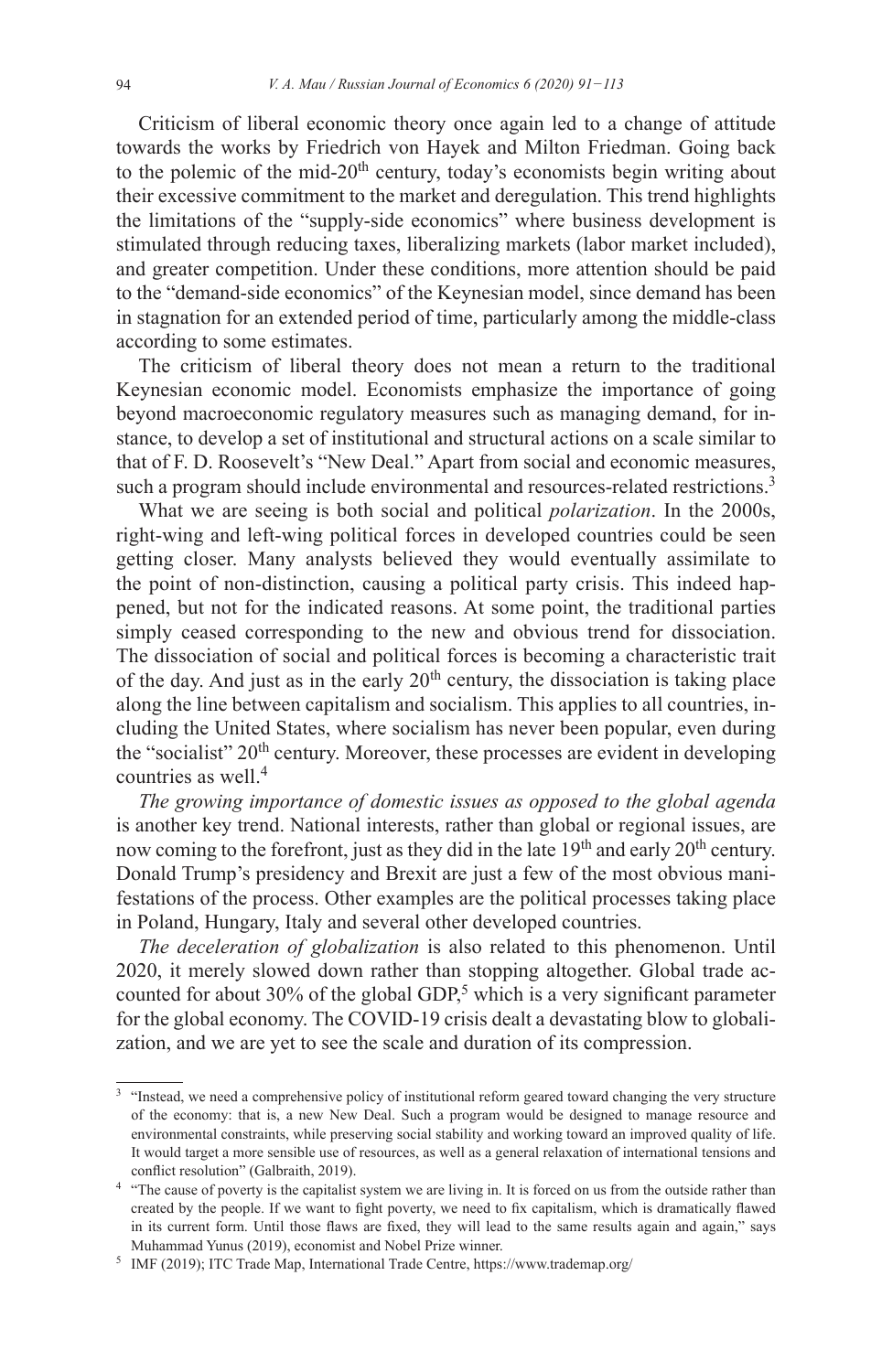The ground, however, had been prepared for these events. Throughout 2018 and 2019, many countries experienced a mounting populist attack on globalization, international trade, migration and technology. Surprisingly, the rhetoric was led by the US Government with its regular threats of trade and currency wars against the world's second largest economy, China. Many countries followed the path of limiting the movement of goods, capital, labor, technologies and data. Mass protests in Bolivia, Chile, Ecuador, France, Spain, Hong Kong, Indonesia, Iraq, and Iran all had different causes, but all of these countries experienced economic difficulties, with growing political discontent about disparity and other problems.

Yet we should not overestimate the role of foreign trade conflicts where political rhetoric, as heavy as it may seem, has not resulted in any serious negative consequences for the economy. Despite the fact that the US imposed its first restrictive and protectionist measures back in 2018, foreign trade growth remained positive in all three of the key international trade area, US–China (4.2%), US–EU (12.2%) and EU–China (10.6%). After the first three quarters of 2019, trade turnover between the US and China declined 13.6% year-over-year, while increasing 6.4% between the US and EU. The total foreign trade turnover between EU member states and China increased by 1.1% over the first 8 months of 2019, as compared with the same period in  $2018<sup>6</sup>$  As of  $2018-2019$ , US foreign trade and current transactions did not change substantially compared to earlier periods, and this is despite the fact that several other countries did experience some reduction in trade turnover. That is why one should not believe that the protectionist rhetoric of the American administration had any significant effect on US involvement in global trade and international labor division; rather, some change in the structure of trading partners took place.

As for Russia, global trade conflicts are a key risk (Bank of Russia, 2019). If implemented consistently, protectionism disrupts global supply chains; trade wars lead to a reduction in investment and business activity, which ultimately hampers growth and affects commodity prices.

The political logic of the future will be similar to that of the 19<sup>th</sup> century, when the world was dominated by national interests, and governments reduced the importance of the global agenda to a secondary role. *Realpolitik,* an agenda or political philosophy put forward by Otto von Bismarck and Benjamin Disraeli, is becoming relevant again, though very few seem to admit this out loud. This time, the said agenda is going to affect economic processes on a major scale.

Against this background, the role of financial institutions—both political, such as the UN, and economic, such as the IMF and the IBRD—is weakening.

The *focus on national security issues* is becoming one of today's most significant trends. There is a substantial political and technological rationale behind this phenomenon. Coronavirus has contributed substantially to this trend since the medical issues and ability to produce subsequent commodities and services have become one of the key questions of national security. Modern communication technologies have drastically changed the ability to control and influence (manipulate) people. The struggle to control 5G is driven by political motives, above all, rather than economic interests, even though 5G has far-reaching consequences

<sup>6</sup> ITC Trade Map, International Trade Centre, <https://www.trademap.org/>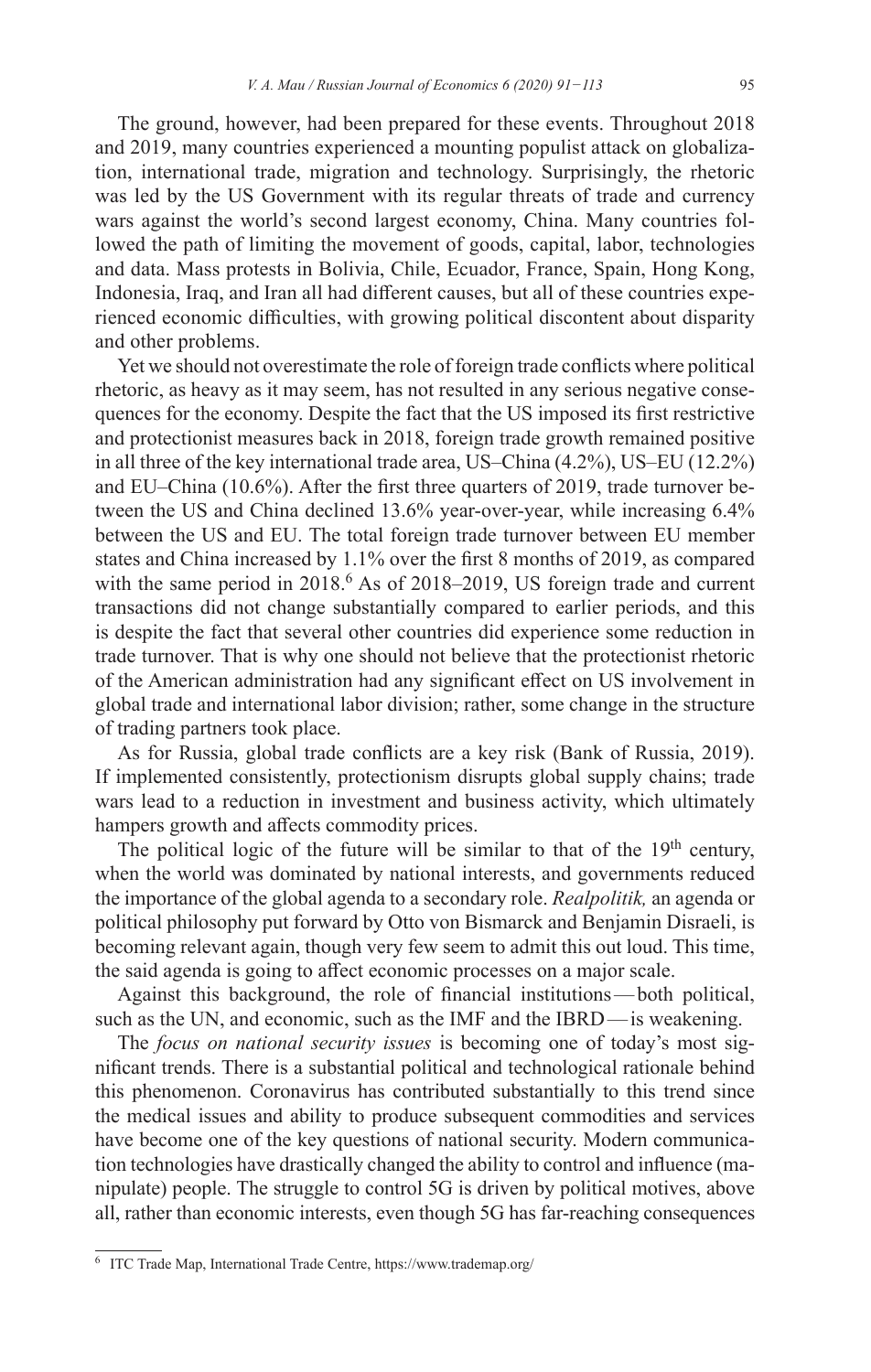for economic efficiency. "The presence of a 5G chip implies that anything from a toaster to a coffee maker could become a listening device. This means that if Huawei is widely perceived as a national-security threat, so would thousands of Chinese consumer-goods exports" (Roubini, 2019a). This creates radically new problems for interactions between the free market and political processes.

Another aspect of this same trend is the change of balance in developing civil and military technologies. Civil technologies are coming to the foreground; that is, they can eventually be the basis for developing solutions to military needs. This is true for artificial intelligence and quantum computing. The successful development of these kinds of technology requires a combination of seemingly incongruous factors, such as open research and confidential application for national security purposes, allowing national security issues to be balanced against global scientific processes. It is a very delicate topic since security-related concerns can significantly slow down the search for solutions to scientific and technological issues of the utmost importance. One can only state that there are no clear-cut solutions here.

Things become particularly complex as the rise of nationalism (national isolation) based on the idea of maintaining national security is becoming one of today's main trends.7

The greater importance of national security, in turn, leads to an *increase in the role of political processes* compared to economic ones. More often than not, political measures are used to solve economic issues, and economic competition is replaced with political competition in the process. Sanctions are the most vivid manifestation of this policy as they are increasingly used to limit competition, among other things. The opposition to Nord Stream 2 by the United States, as they promote their LNG in Europe, is one good example of this.

Internal economic issues are also becoming highly politicized in many countries. Many economists see this politicization as a risk leading to another powerful crisis. Indeed, the governments of the leading countries, preoccupied with political struggle, are usually incapable of adopting rapid and efficient anticrisis measures.<sup>8</sup>

*The social and economic consequences of the rapid expansion of the latest (predominantly digital) technologies* should get special attention. As has happened in similar situations in the past, new technologies bring both new opportunities and new risks. The balance between the two must be analyzed at all times, but it is impossible to calculate with any precision. We will dwell on just a few of these factors which are currently considered to be the most relevant or arguable in terms of their consequences. They have already led to new requirements for various areas of state regulation.

Antitrust policy should be revised, too. "Digital" is becoming a vital factor for commercial success, and the top five companies worldwide in terms of capitalization in 2019, were all digital. These were Microsoft, Amazon, Apple,

<sup>7</sup> "A wave of such digital nationalism could have a first-order negative effect on economic and social welfare in the long term. The question of how to balance national-security imperatives with the broader public good must therefore feature prominently in any examination of digitization trends" (Long and Spence, 2019).

<sup>8</sup> "Just look at the United Kingdom, the other major global financial center, where the political elite have taken the country to the edge of the Brexit cliff. Can they really be expected to handle competently a financial crisis that requires tough political decisions and agile thinking?" (Rogoff, 2019a).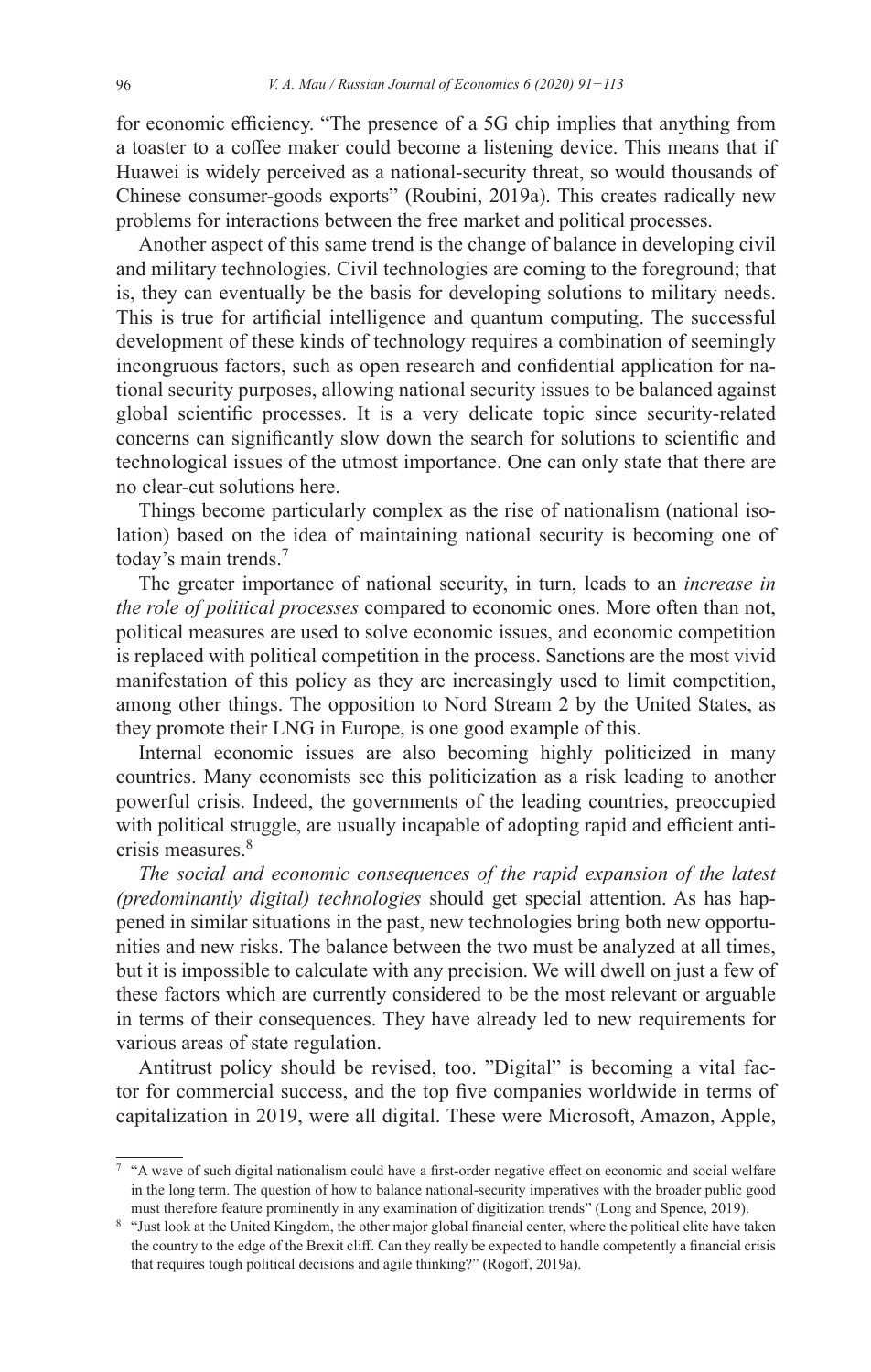Alphabet (Google) and Facebook. This is not simply a result of their entrepreneurial efficacy, but also of their ability to get big data on various user groups. (In 2020 Saudi Aramco has entered the list but this does not change the following consequences.) Digital companies have become the new monopolists with regards to information access, which is already distorting free market operations, and will continue to do so in the future. Antitrust policy reacts to the issues arising in this area, but its responses so far have mainly been limited to traditional 20<sup>th</sup> century methods, that is, fines for abusing a dominant position. It is vital to develop new tools that can prevent market distortion rather than just react to it post-factum.

But the issue is not limited to monopolizing information access. Digital giants are also prone to traditional monopolist abuse, especially in the medium and long runs. The extensive use of platform solutions—a sort of "Uberization"—in all aspects of our lives will continue to transform these sectors, leading to more competition between old and new organizational forms, and increased risk of monopolization in these sectors. We can already see how the platform companies have defeated their traditional competitors and are now able to impose their prices on consumers. All attempts to negate these trends with traditional antitrust measures will most likely be inefficient.

The taxation system also needs to be reconfigured. The development of the platform economy (or economic "Uberization") changes the concept of small and large businesses, especially with regard to the correlation between profit margins and capitalization. A company that has little in terms of tangible assets, and having shown losses for many consecutive years, can quickly grow in capitalization, yielding major dividends to its shareholders. Individual or small entrepreneurs connected to the platform enjoy tax preferences, but acting under the platform they become part of a large or ultra-large business.

Education and healthcare are likely to be uberized soon, which will transform the relevant institutions. This will also encourage the state to revise its regulatory policy in these socially sensitive sectors.

*The labor market* will be transformed towards growth in self-employment, changing the balance between work and free time. The changes here may run along one of two paths. On the one hand, the number of people working outside of official working hours will grow. On the other hand, digitization and the use of artificial intelligence may result in a reduction of official working hours.

Researchers and politicians see a risk here of mass unemployment and even a delayed realization of Karl Marx's pessimistic forecast of an employment crisis caused by use of machines (Marx, 1960. Ch. 23). According to Randall Collins (2013), this old forecast did not come true with regards to industrial workers who joined the ranks of the middle class and whose employment is now jeopardized. But in the mid-19<sup>th</sup> century, a 10-hour working day seemed like a natural thing, and the growth of unemployment and poverty was reasonable for the time. In time, working hours were reduced. Now no one can say that the 8-hour working day of the  $20<sup>th</sup>$  century is the natural limit. Official working hours may be cut further, while public wealth will eventually be determined by free time, in line with another forecast by Karl Marx. This is why the issue of a 4-day working week put forward by Dmitry Medvedev (Russian prime-minister at the time) in 2019, is quite adequate in light of today's realities.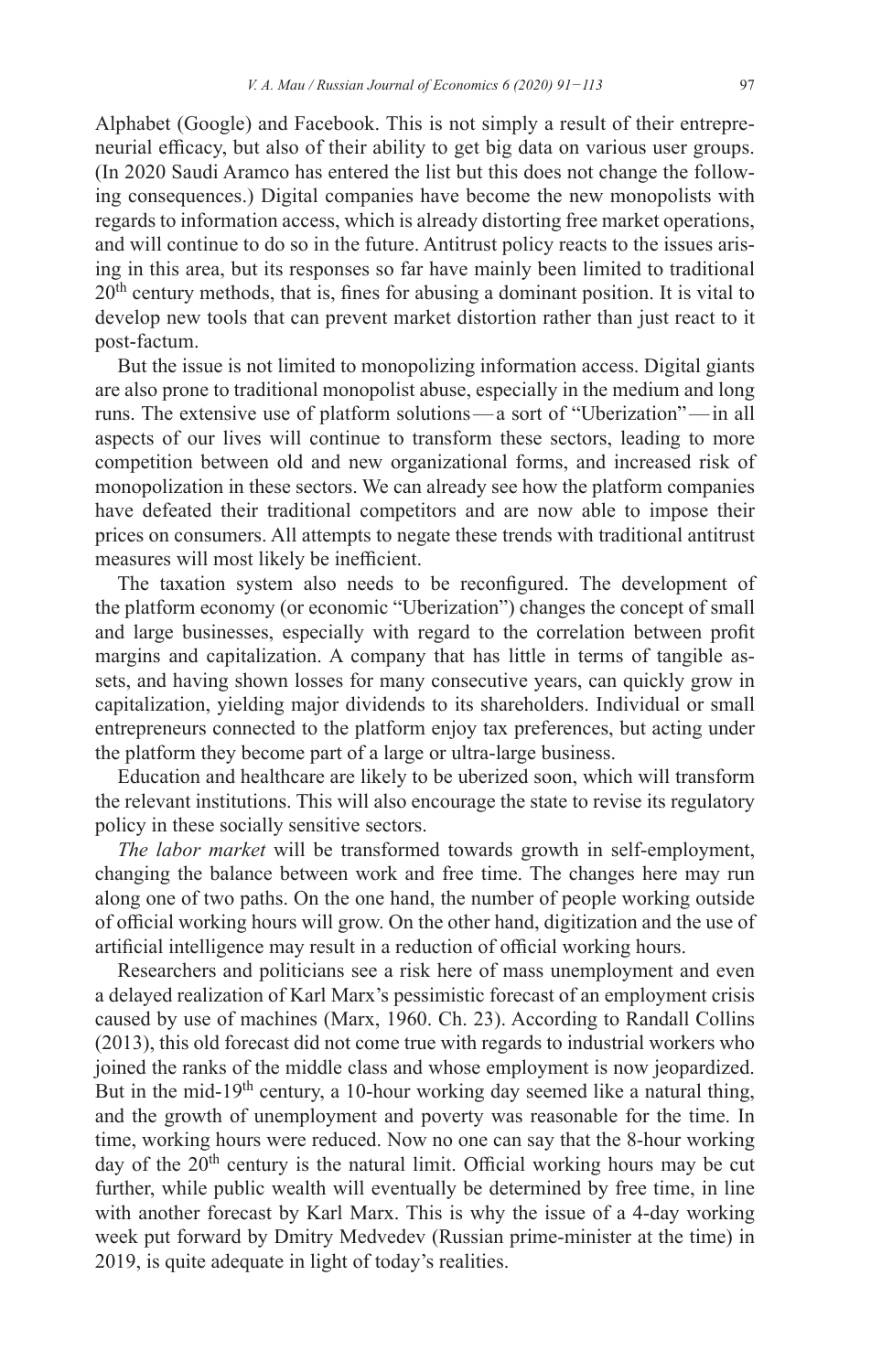As we know from history, new technologies will ultimately translate into better well-being. Humanity usually copes well with regular social and structural challenges. However, the transition towards new technologies and new "rules of the game" turns out to be quite painful, as it is comes with aggravated social and sometimes even political problems and conflicts.<sup>9</sup>

Major changes are also taking place in the investment sector. New technologies require less investment as these sectors are less capital-intensive, which leads to higher production efficiency and better labor productivity. It is safe to assume that the role of long-term capital investment will continue to decrease as modern technologies require less capital and provide faster returns. The latter point is all the more important as today's dynamic and technologically powered world increases the risk on long-term investments; a technological solution that was once considered promising may become outdated before it is implemented and starts yielding profits.

The negative aspect of low capital intensity is the reduced demand for capital, which makes loans cheaper even at the cyclic growth phase. This destroys the traditional instruments of economic policy (interest rates) and reduces the demand for labor (employment) in investment-related sectors. The state must find ways to effectively tackle these issues.<sup>10</sup>

Finally, modern technologies also affect government policy in at least two aspects. On the one hand, the government's role is increased by the substantial transformation of its model (or, more precisely, its governance model). It is becoming clear that nowadays nations are competing in terms of administrative and governance quality, rather than in terms of cheap labor or an abundance of natural resources.

On the other hand, the importance of distinguishing well-being from economic growth is becoming increasingly relevant. Well-being has been considered synonymous with growth for some time, with economic growth seen as its primary (if not only) source. However, the last three decades provided numerous examples where the two decouple. For example, from 1986 to 1990, the adopted Soviet policy of "Uskoreniye" (or acceleration) resulted in a reduction in well-being along with an acceleration of growth rates. At the same time, an extended period of economic stagnation in Japan did not affect the increase in well-being. Rapid growth in adopting digital technologies further aggravates this decoupling; digitization, which lowers the prices of new products and services may have a negative impact on GDP, while substantially improving wellbeing. In the era of digital technologies, we see a new phenomenon coming to life, a sort of technological deflation. Goods and services are rapidly getting cheaper (not from one generation to another, but within the same generation); new goods and services become affordable to mass consumer segments within

<sup>&</sup>lt;sup>9</sup> "And while technological innovation may expand the size of the economic pie in the long run, artificial intelligence and automation will first disrupt jobs, firms, and entire industries, exacerbating already high levels of inequality" (Roubini, 2019b).

<sup>&</sup>lt;sup>10</sup> "The new technologies also save capital, and so reduce the share of investment in total spending. This is not a bad thing. But it does mean less investment spending, fewer jobs created by that spending, and a lower measured growth rate. This effect of new technologies on investment spending could be offset, but only by more public investment or more household consumption, with the latter fueled either by incomes or debt" (Galbraith, 2019).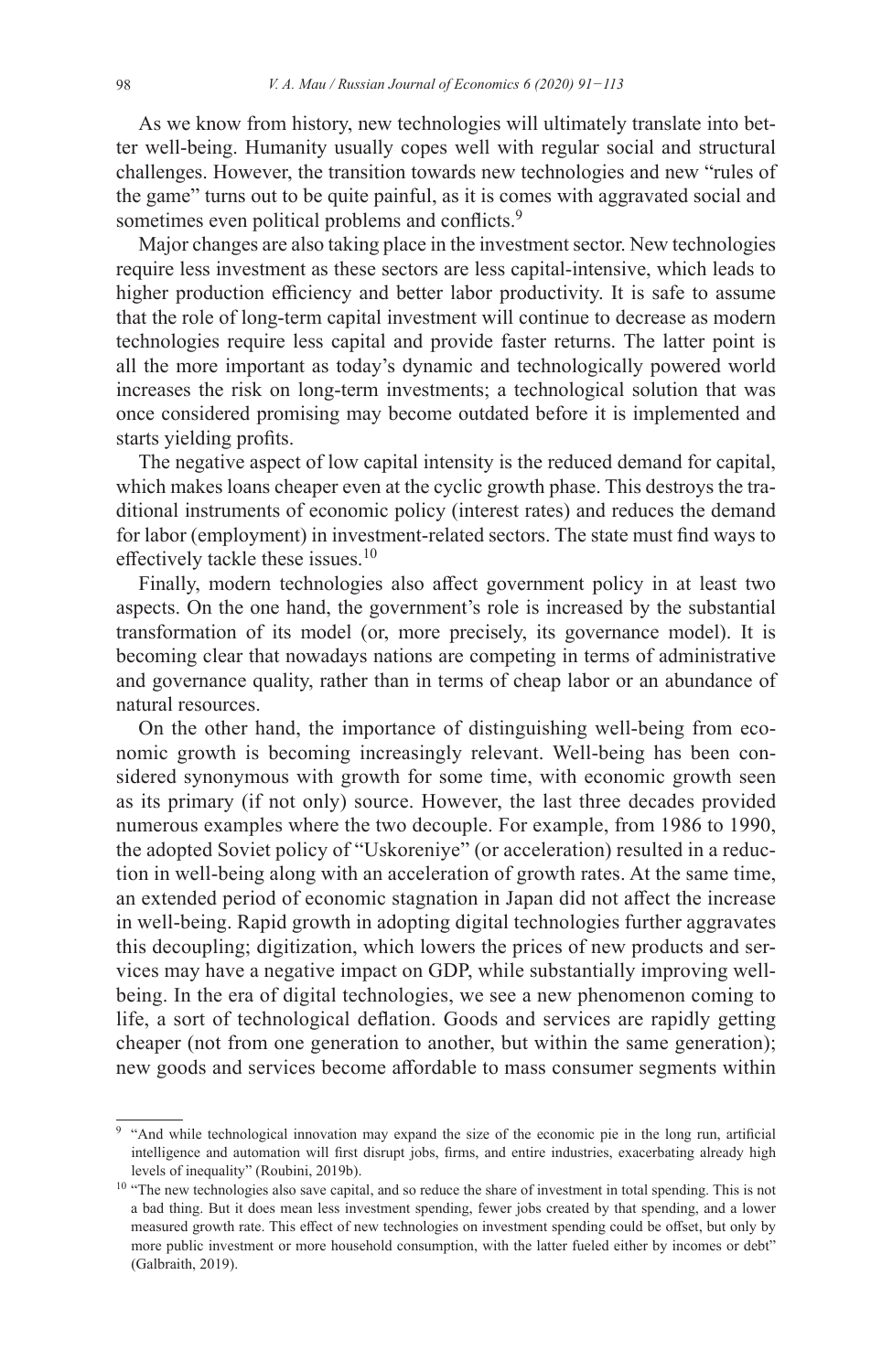a short time. They make people's lives richer, better and more exciting—but these rapid price decreases *statistically (formally)* have a negative impact on GDP indicators.<sup>11</sup>

The ability to generate well-being by implementing new technologies is becoming one of the most important indicators of a government efficiency.

#### **3. Economic growth and economic crisis**

In 2019 and 2020, experts mainly discussed the *prospects of a new economic crisis.* The key questions here are related to the nature of the upcoming crisis, the role of the United States and China as possible sources of global destabilization, and the specific features and constraints of the future anti-crisis policy.

Expectations of the crisis were based on the degree of extended growth in the world's leading economies, first of all in the United States. Given the fact that the global economy underwent a structural transformation just ten years ago, experts believed the upcoming crisis (which would occur sooner or later) would be just another cyclic event that would not imply any structural transformation. Based on what happened during the  $20<sup>th</sup>$  century, structural crises occur once every few decades, in the 1930s and the 1970s for instance. They result in a radical transformation of the social, economic and geopolitical balance, currency rates and economic paradigms.

Economists and politicians heatedly discussed events that could trigger the new crisis. Various factors were suggested, ranging from active politicization of economic processes through trade wars, up to the coronavirus crisis as a factor influencing the global economy, but mainly global demand trends and the status of commodity markets. Now we can see that the coronavirus outbreak has overshadowed all of the other potential triggers, which are now seen as nuisances in comparison.

The 2020 pandemic has caused all of the subsequent economic and, to some extent, political problems. As it has become clear rather quickly, this is indeed a structural crisis. Just a few years ago this type of crisis seemed impossible; a structural transformation was launched in 2008–2009, and this kind of crisis does not happen every decade. What happened a decade ago might have been just a precursor that indicated the vulnerability of the existing global order, particularly of the global economy. Perhaps, the new structural challenges are the downside of the successful crisis management policy ten years ago, when governments and central banks of the leading countries managed to mitigate the crisis and prevent "creative destruction" (according to Joseph Schumpeter, 1942).

This resulted in both decelerated productivity and a very strange macroeconomic situation in most developed countries. They made it out of the crisis, but were overburdened with debt and budget deficits, with all-time-low and sometimes even negative interest rates. The availability of cheap credit resources allowed the state to neglect budget health and continue growing the national debt, while eroding the investment efficiency criteria for businesses. Economic

<sup>&</sup>lt;sup>11</sup> "Economic statisticians are notoriously unable to apprehend the impact of these technologies, registering almost no effects at all, even though the technologies and their consequences are visible to everyone" (Galbraith, 2019).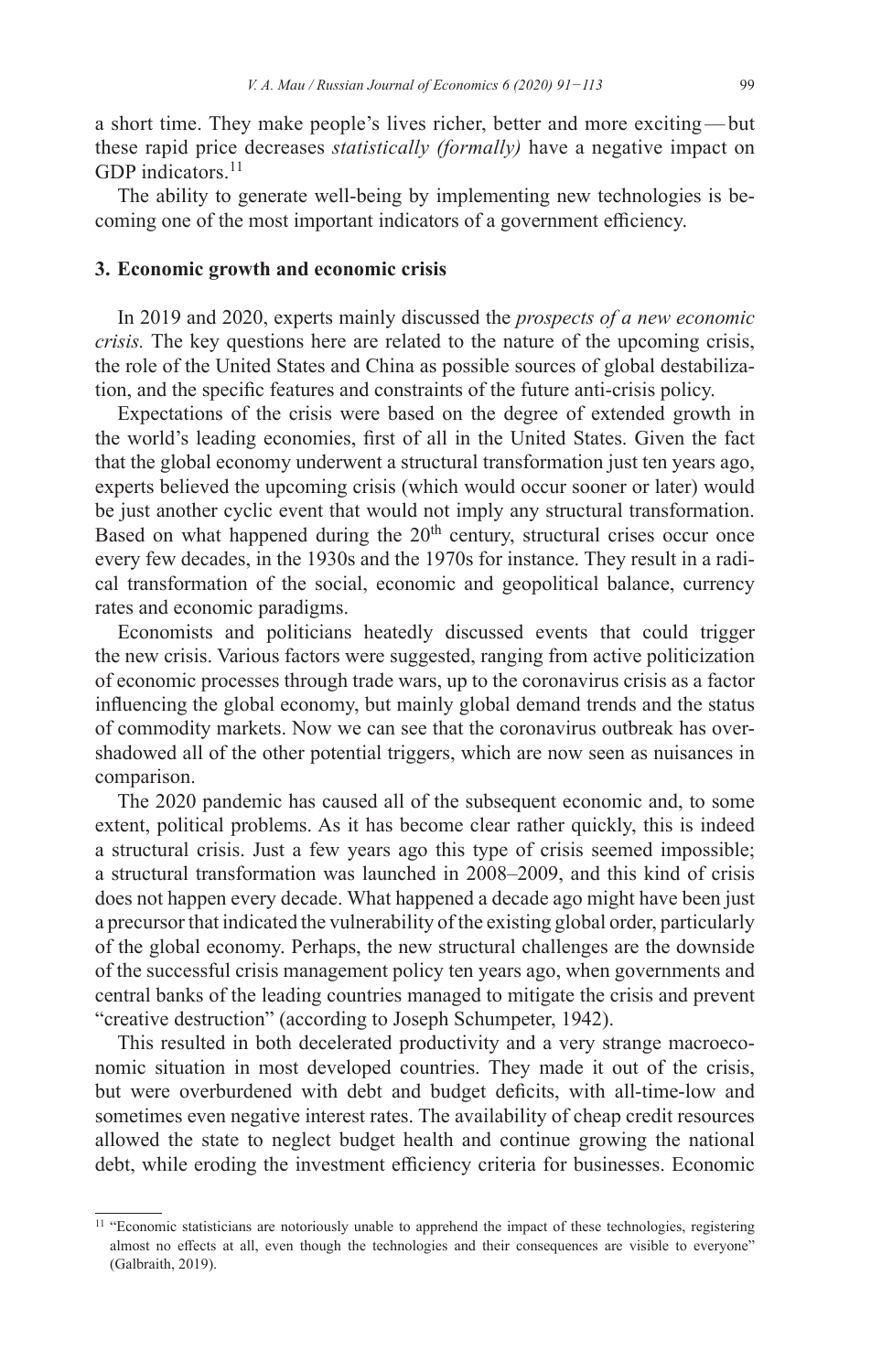growth was not accompanied by higher inflation, as would normally be the case. All these factors taken together resulted in a strange picture, which did not correlate with the traditional system of values known to economists and politicians. The solution they found was purely verbal: they started referring to this situation as "the new normal."

In 2020, things are changing drastically. The economic world as we have known it is collapsing right before our eyes. When developing an anti-crisis agenda, one should take into account both the emergency objectives of neutralizing the destructive aftermath of the virus outbreak and the medium-term structural challenges that shape the outlines of the new social and economic reality.

It is vitally important that measures to prevent an economic catastrophe are proposed and implemented simultaneously (and urgently), and that solutions to long-overdue structural problems should not be blocked in the process. These are different solutions, and they are often hard to distinguish, as practice shows. It has happened more than once that solutions and institutions which were originally developed as provisional measures, remained in place for decades. And vice versa, solutions that seemed natural and appropriate were urgently revised.

An example of the former situation is the tight government regulations introduced by the leading countries during World War I—this institution, which seemed strictly temporary in nature, proved to be mainstream for most of the  $20<sup>th</sup>$  century. The opposite is exemplified by the New Economic Policy (NEP) in Russia, which was proclaimed in 1921 as a permanent return to a more-or-less market economy, but proved to be a strictly opportunistic solution which the Bolsheviks used to consolidate their political power. These historical examples may seem far-fetched during the acute phase of the current crisis, but one should not neglect them while developing, suggesting or analyzing anticrisis measures.

Other factors that make the situation more vulnerable should be taken into account as well. The governments in the leading countries, preoccupied with political struggle, are incapable of taking fast and efficient anti-crisis measures. "Unfortunately, an inexorably growing financial system, combined with an increasingly toxic political environment, means that the next major financial crisis may come sooner than you think," Kenneth Rogoff (2019a) asserted. Raghuram Rajan also writes about this: "While recessions are, by their very nature, unpredictable, the greatest near-term threat to the economy is not rising interest rates or various financial excesses, but, instead, unforeseen actions in areas like trade or geopolitics" (Rajan, 2019). The on-going pandemic does not make these statements any less true.

However, in 2019, economists focused primarily on the prospects of a cyclic (investment) crisis rather than a structural one. This was based on the fact that the economies of the leading developed countries, primarily the United States, were going through an extended period of growth. While this growth was not as rapid as in the previous two decades, it was still quite steady. It was only reasonable to assume that this situation would not last forever, and that the longer the growth continued, the more likely a new crisis would be. It is well known that forecasts of the exact dates for a crisis are rarely accurate: it is much easier to predict the fact of a crisis (which will happen sooner or later) than the time of its arrival.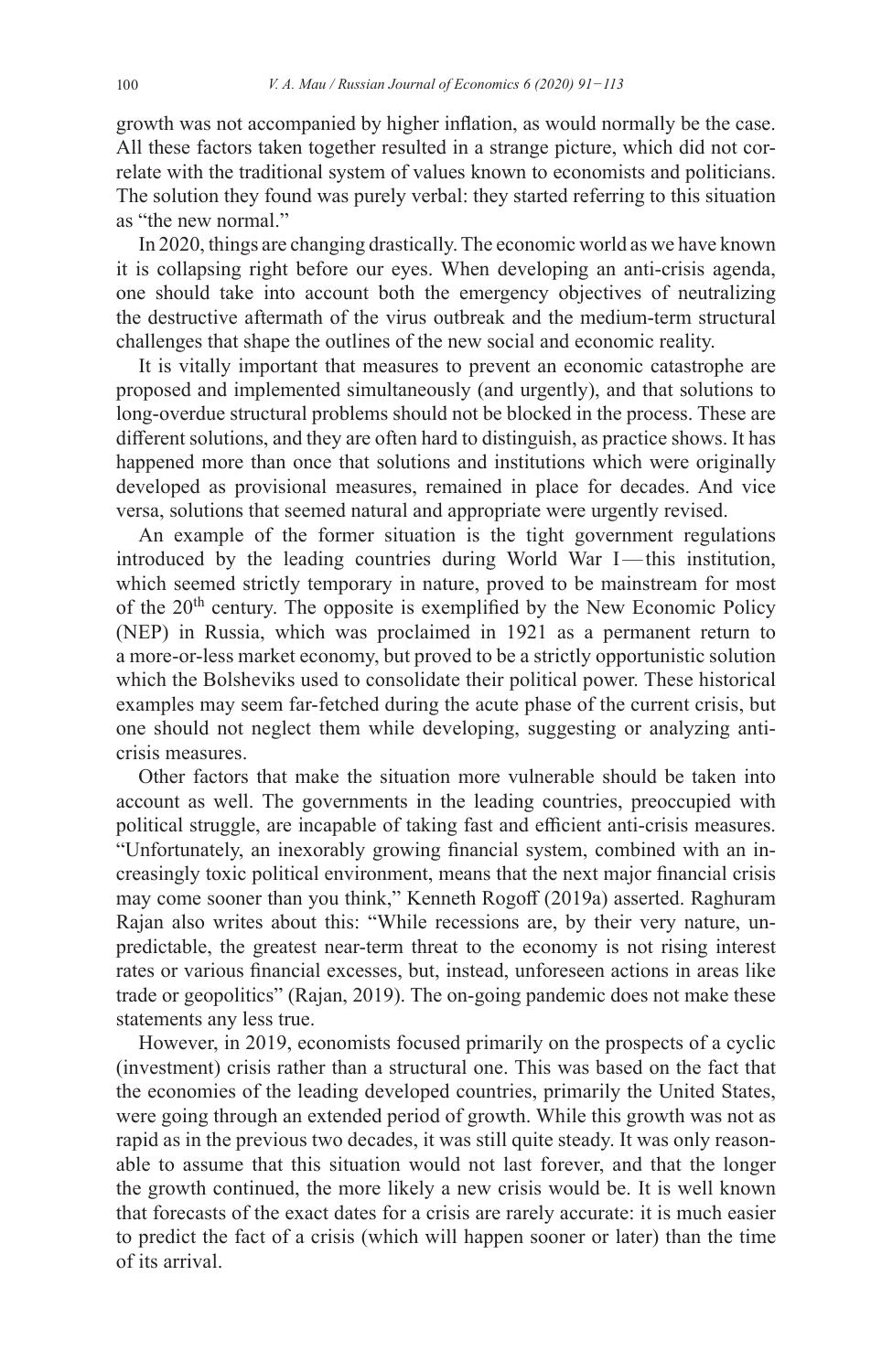The American economy grew steadily for almost 10 years in a row (since 2010), increasing the probability that the trend would be reversed and the US would start moving towards a crisis (or recession). The following events were cited as the most obvious signs of the impending crisis: the actual length of the positive streak in the US GDP; disproportionate increases in stock market values compared with the GDP (which indicates an inflating financial bubble); the inverted yield curve on treasury securities; the US economic (and particularly foreign economic) policy (trade wars against China and the EU, and the 2017–2018 tax reforms).

Now it is clear that none of these circumstances were of critical importance. The duration of economic growth could not have been the key factor. Experience shows that growth can continue much longer, as today's economy has shifted away from the standard 7–8 year cycle. The ten-year growth period is not unique—the US GDP had previously experienced positive growth for a 16-year period from 1992 to 2007. As for unemployment, it was at an unprecedented low in 2018–2019 (less than 4% of the economically active population), which serves as evidence of high income growth rates and consumer activity in the United States.

Anticipation of the crisis, and the crisis proper, adds to the intensity of discussions about potential anti-crisis policy measures.

One problem at the current stage, as previously mentioned, is that the 2008– 2009 crisis, while structural in nature, did not result in any substantial structural changes in the leading economies. Governments in developed countries took active anti-crisis measures, which prevented catastrophic consequences from turning the economic crisis into a social and political one. The flip side of this success was rejecting "creative destruction," i.e. preventing the demise of inefficient companies. The anti-crisis policy was based on the "too-big-to-fail" principle. It was also assisted by expansionist fiscal and monetary policies. The consequences of this approach may be manifested in the next crisis, i.e. the agenda will once again be dominated by serious structural issues.

Another problem is related to the limited tools available for traditional anticrisis policy in developed countries. High levels of public debt and/or budget deficits in most developed economies of the world, along with ultra-low interest rates, basically hinder the standard anti-crisis measures, i.e. increasing budget spending and reducing interest rates. Having exhausted all of the monetary options for anti-crisis measures, the ECB administration had to announce that fiscal policy would become the key factor to support growth and mitigate labor market problems.

In addition to the fact that reducing interest rates in and of itself is quite a limited-use tool, one cannot help but see the negative structural consequences of this policy. Extremely cheap money erodes the investment efficiency criteria and effectively creates a self-replicating "too-big-to-fail" mechanism. Low interest rates prevent inefficient companies from going out of business, promote market concentration and monopolization, and reduce the motivation to look for more efficient investment projects. One can assume that while low interest rates stimulate business activity in the short run, they start negatively impacting economic trends once they become a long-term factor of economic life ("the new normal").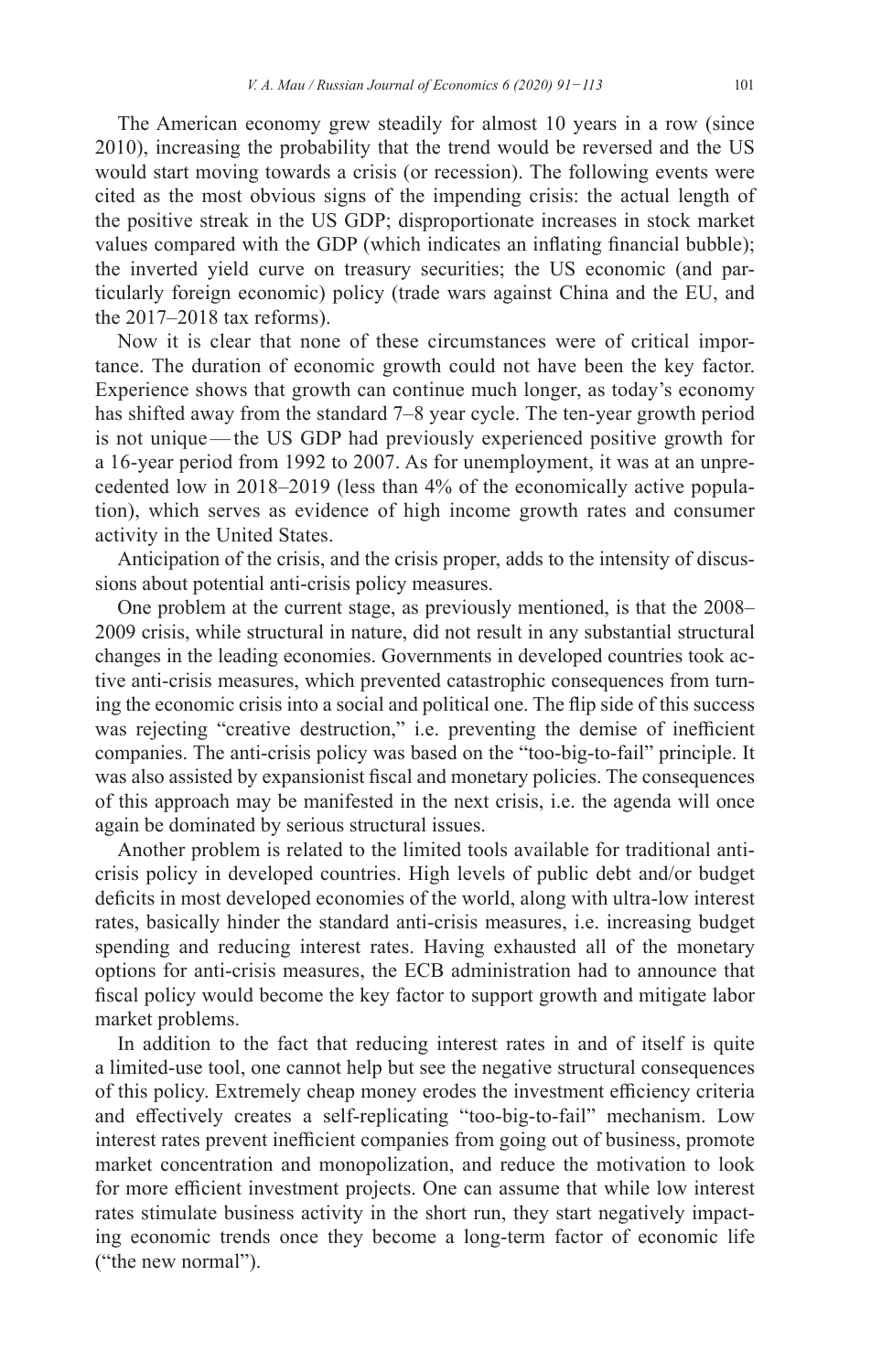Most economists have tended to believe that fiscal policy measures are now more efficient in comparison to monetary policy.

This context gave new impetus to the discussion of Modern Monetary Theory (MMT), whose proponents see no limitations on fiscal expansion in the countries issuing sovereign currencies and issuing national debt in their own currency (Mitchell et al., 2019; Connors and Mitchell, 2017). The concept laid the foundation for economic programs by left-wing politicians, mainly by the Democratic presidential candidates in the United States. Naturally, MMT immediately faced criticism by a number of economists with orthodox views on macroeconomics. Kenneth Rogoff (2019b), for one, called it "a non-modern non-monetary non-theory."

This is clearly a radical change in attitude towards monetary and, more broadly, macroeconomic policy. Throughout the 1980s to the 2000s, inflation resulting from fiscal and monetary populism was universally considered the main threat to stable growth. There have been heated macroeconomic and political debates around attempts to counter inflation, and these debates were especially acute within the context of transformation processes and stabilization reforms.

Nowadays everything has changed. Macroeconomic trends over the past decade, and the situations in the EU, and particularly in Japan, have made many experts and politicians change their attitude towards inflation. Now the authorities see their primary objective as increasing inflation rather than suppressing it. Experience shows that implementing this measure is more challenging than conducting a disinflation. The authorities have gained extensive experience with disinflation over the past 50 years, which is achieved by a standard set of stabilization measures. Meanwhile, no one has so far managed to stimulate demand which leads to economic growth (accompanied by an acceptable level of inflation).

Modern Monetary Theory emphasizes demand stimulation mechanisms within economic policy as a source of economic growth. This is where it becomes the antipode of the supply-side economics, which was used as the basis for anti-crisis measures in the period dominated by liberal economic doctrine, i.e. the doctrine utilized by Margaret Thatcher and Ronald Reagan to exit the previous structural crisis in the 1970s. This is only fair, given the fact that the key macroeconomic problems of the two periods are exactly the opposite—stagflation fifty years ago vs deflation today.

At the same time, analyzing the potential shocks that will push economies towards a crisis requires a very careful assessment of the applicability of MMT and the potential for easing monetary policy in general.

From an economist's view, the approaching times are unique in their complexity. The world is experiencing a dual shock—on both the supply side and the demand side. This makes countering the crisis an extremely complex task, as attempts to negate the two shocks require absolutely opposite economic policy measures. The key issue is finding the balance between anti-crisis measures while addressing two tasks at one time.

An analysis of the current dual shock requires changing the focus of monetary policy, especially if the demand-side shock prevails (whereas the supply-side shock prevailed in 2008–2009), in which case traditional monetary stimulation results in stagflation. In other words, the economic crisis caused by the pandemic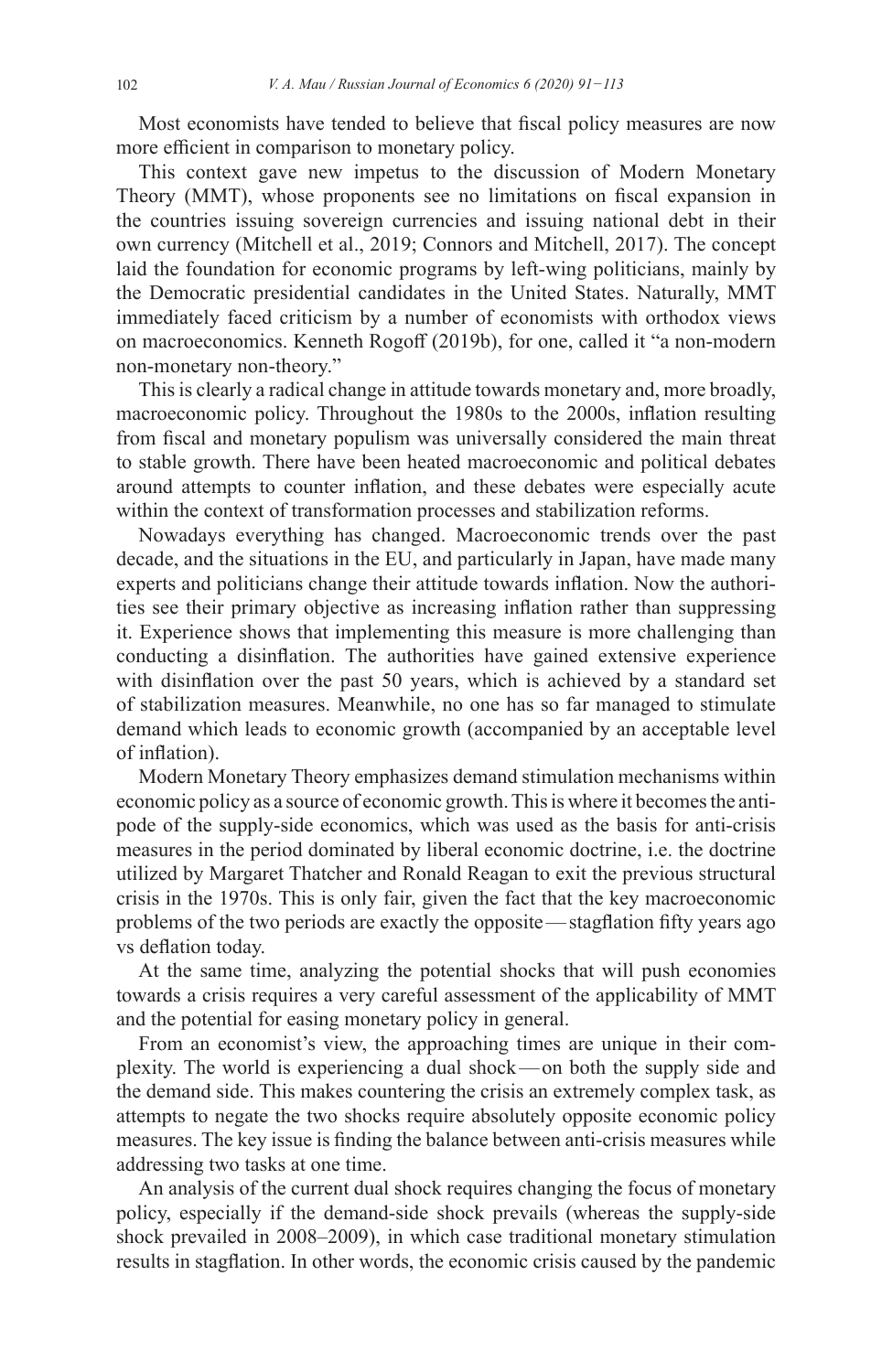can follow exactly the opposite scenario (model) from what governments and central banks are preparing for. This is not surprising, because the authorities, just like military generals, more often than not are getting ready for past crises and battles rather than future events.

The threat to global stability is obvious, since the latter is collapsing in slow motion right before our eyes. A key requirement for overcoming the mounting crisis is solidarity between all people, communities and countries; this, plus scientific efforts to find a vaccine, political actions to alleviate public anxiety, and actions by economists to prevent economic disaster. Solidarity must be based on trust. A shortage of these specific qualities characterized social life over the past several decades in literally every country of the world.

Monetary theory and policy issues will be in the spotlight of academic discussions and political struggle for years to come. They will most likely be implemented in some countries and will demonstrate positive effects for some time. But a new cycle will eventually start—that of struggling against populism and curbing inflation.

#### **4. Russia's economic policy before the crisis of 2020**

The formation of the new Russian government in January 2020, was a reflection of the society's predominant desire to accelerate economic development. Of course, the GDP rate in and of itself does not matter that much; the growth must ensure a higher level of well-being and technological modernization. This was Vladimir Putin's goal for the new Cabinet, and these were the predominant expectations within Russian society at the time.

Mikhail Mishustin's government presented an economic transformation plan<sup>12</sup> which included a set of financial, institutional and structural measures based on the national goals and national projects which the Russian President established in May 2018. The coronavirus pandemic certainly affected the program, but left key strategic milestones unchanged for early 2020. Reaching them, however, may take longer than originally expected.

The key aspect (or key conflict) of social and economic conditions in Russia is the gap between exceptionally favorable monetary and fiscal parameters and low social and economic dynamics.

On the one hand, the country has a budget surplus, unprecedentedly low inflation (below the Central Bank's target), nearly all-time-high foreign exchange reserves, exceptionally low national debt (denominated almost 100% in the national currency), and a positive balance of payments and trade balance. Add to this low unemployment and high lending activity by the population, including high demand for mortgage lending.

On the other hand, we have low economic growth rates (below the global average level and lower than Russia achieved in 2018), a stagnating quality of life (after six years of decline), and low investment activity (Table 1).

From an economic viewpoint, this gap is particularly obvious if we compare savings to investment as a share of GDP. The Russian economy has enough

<sup>&</sup>lt;sup>12</sup> A meeting with the Government. 5 February 2020 (in Russian). [http://www.kremlin.ru/events/president/](http://www.kremlin.ru/events/president/news/62734) [news/62734](http://www.kremlin.ru/events/president/news/62734)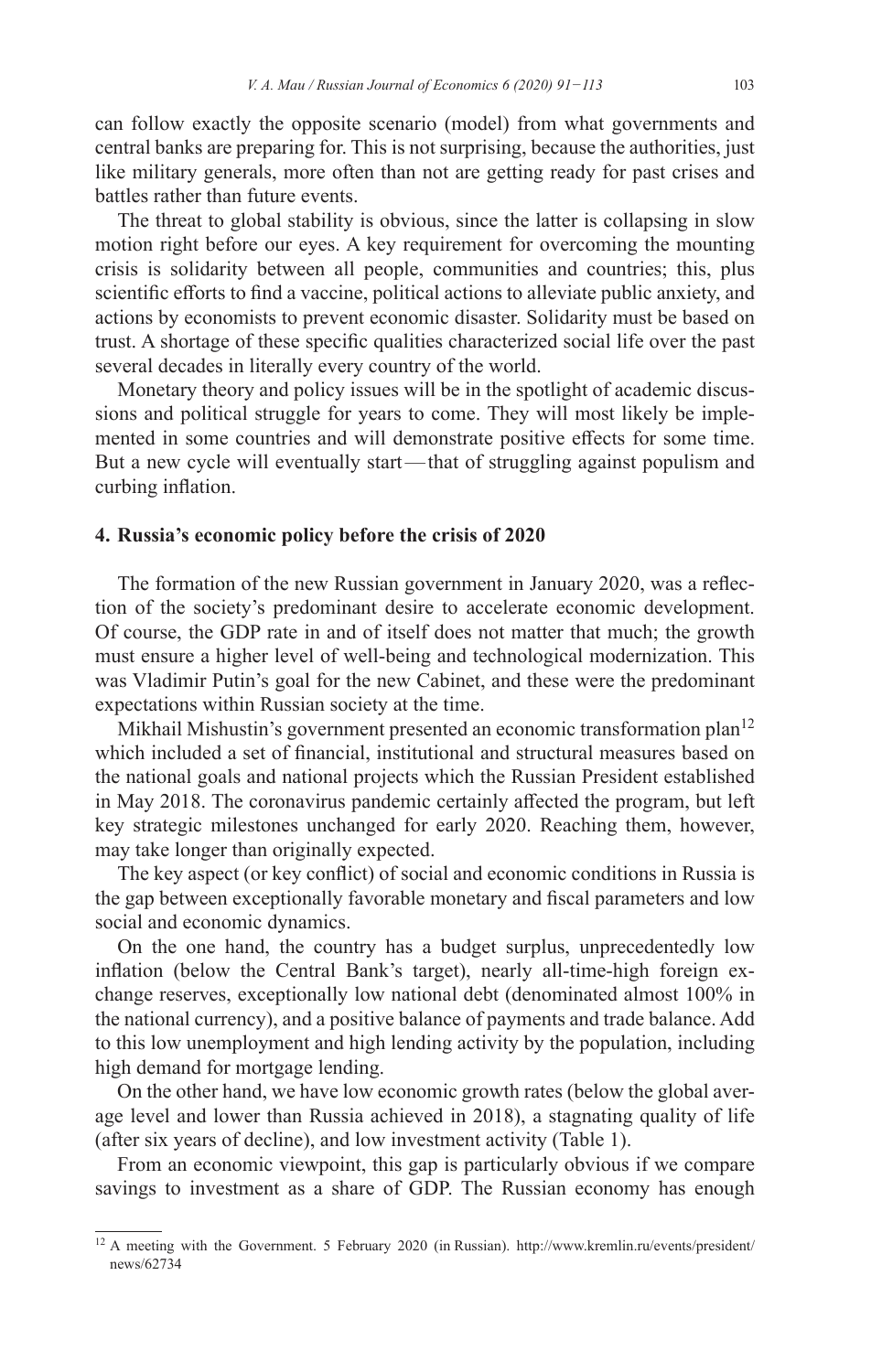| ederation, 2013-2019.<br>Key social and economic indicators for the Russian F<br>Table 1                                 |                                                                                                                                                                                                                                                                                                          |                                                                                                                                                                                                                                |                                             |                                              |                                                                                                                                                                                                                                                                                                                                                                                              |                                                   |                                              |  |
|--------------------------------------------------------------------------------------------------------------------------|----------------------------------------------------------------------------------------------------------------------------------------------------------------------------------------------------------------------------------------------------------------------------------------------------------|--------------------------------------------------------------------------------------------------------------------------------------------------------------------------------------------------------------------------------|---------------------------------------------|----------------------------------------------|----------------------------------------------------------------------------------------------------------------------------------------------------------------------------------------------------------------------------------------------------------------------------------------------------------------------------------------------------------------------------------------------|---------------------------------------------------|----------------------------------------------|--|
| Indicator                                                                                                                | 2013                                                                                                                                                                                                                                                                                                     | 2014                                                                                                                                                                                                                           | 2015                                        | 2016                                         | 2017                                                                                                                                                                                                                                                                                                                                                                                         | 2018                                              | 2019                                         |  |
| Macroeconomic indicators (growth in physical volume, %<br>change from previous year, unless otherwise indicated)         |                                                                                                                                                                                                                                                                                                          |                                                                                                                                                                                                                                |                                             |                                              |                                                                                                                                                                                                                                                                                                                                                                                              |                                                   |                                              |  |
| Ĝ                                                                                                                        |                                                                                                                                                                                                                                                                                                          |                                                                                                                                                                                                                                |                                             |                                              |                                                                                                                                                                                                                                                                                                                                                                                              |                                                   |                                              |  |
| Industry                                                                                                                 |                                                                                                                                                                                                                                                                                                          |                                                                                                                                                                                                                                |                                             |                                              |                                                                                                                                                                                                                                                                                                                                                                                              |                                                   |                                              |  |
| Agriculture                                                                                                              |                                                                                                                                                                                                                                                                                                          | $0.77799709777097770977709777709977770997779977799777997779977799777997779977799777997779977799777997779977799777997779977799777997779977799777997779977799777997779977799777997779977799777997779977799777997779977799779977$ |                                             |                                              | $\frac{3}{1} \frac{3}{2} \frac{1}{2} \frac{3}{2} \frac{1}{2} \frac{1}{2} \frac{5}{2} \frac{1}{2} \frac{3}{2} \frac{3}{2} \frac{3}{2} \frac{3}{2} \frac{3}{2} \frac{3}{2} \frac{1}{2} \frac{1}{2} \frac{3}{2} \frac{3}{2} \frac{1}{2} \frac{1}{2} \frac{3}{2} \frac{3}{2} \frac{1}{2} \frac{1}{2} \frac{3}{2} \frac{3}{2} \frac{1}{2} \frac{1}{2} \frac{3}{2} \frac{3}{2} \frac{1}{2} \frac{$ | cinquista a districto di<br>Cinquista a districto |                                              |  |
| Construction                                                                                                             |                                                                                                                                                                                                                                                                                                          |                                                                                                                                                                                                                                |                                             |                                              |                                                                                                                                                                                                                                                                                                                                                                                              |                                                   |                                              |  |
| Wholesale trade                                                                                                          |                                                                                                                                                                                                                                                                                                          |                                                                                                                                                                                                                                |                                             |                                              |                                                                                                                                                                                                                                                                                                                                                                                              |                                                   |                                              |  |
| Retail trade                                                                                                             |                                                                                                                                                                                                                                                                                                          |                                                                                                                                                                                                                                |                                             |                                              |                                                                                                                                                                                                                                                                                                                                                                                              |                                                   |                                              |  |
| Households final consumption                                                                                             |                                                                                                                                                                                                                                                                                                          |                                                                                                                                                                                                                                |                                             |                                              |                                                                                                                                                                                                                                                                                                                                                                                              |                                                   |                                              |  |
| Fixed capital investments                                                                                                |                                                                                                                                                                                                                                                                                                          |                                                                                                                                                                                                                                |                                             |                                              |                                                                                                                                                                                                                                                                                                                                                                                              |                                                   |                                              |  |
| Share of wages in GDP, %                                                                                                 |                                                                                                                                                                                                                                                                                                          |                                                                                                                                                                                                                                |                                             |                                              |                                                                                                                                                                                                                                                                                                                                                                                              |                                                   |                                              |  |
| Share of profits and mixed income in GDP, %                                                                              |                                                                                                                                                                                                                                                                                                          |                                                                                                                                                                                                                                |                                             |                                              |                                                                                                                                                                                                                                                                                                                                                                                              |                                                   |                                              |  |
| dollars<br>Direct foreign investment in Russia, billion U.S.                                                             |                                                                                                                                                                                                                                                                                                          |                                                                                                                                                                                                                                |                                             |                                              |                                                                                                                                                                                                                                                                                                                                                                                              |                                                   |                                              |  |
| Direct foreign investment in Russia (excluding banks), billion                                                           |                                                                                                                                                                                                                                                                                                          |                                                                                                                                                                                                                                |                                             |                                              |                                                                                                                                                                                                                                                                                                                                                                                              |                                                   |                                              |  |
| U.S. dollars                                                                                                             |                                                                                                                                                                                                                                                                                                          |                                                                                                                                                                                                                                |                                             |                                              |                                                                                                                                                                                                                                                                                                                                                                                              |                                                   |                                              |  |
| Public finance and international reserves                                                                                |                                                                                                                                                                                                                                                                                                          |                                                                                                                                                                                                                                |                                             |                                              |                                                                                                                                                                                                                                                                                                                                                                                              |                                                   |                                              |  |
| Consolidated budget surplus $(+)/$ deficit $(-)$ , $\%$ of GDP Federal budget surplus $(+)/$ deficit $(-)$ , $\%$ of GDP |                                                                                                                                                                                                                                                                                                          |                                                                                                                                                                                                                                |                                             |                                              |                                                                                                                                                                                                                                                                                                                                                                                              |                                                   |                                              |  |
|                                                                                                                          |                                                                                                                                                                                                                                                                                                          |                                                                                                                                                                                                                                |                                             |                                              |                                                                                                                                                                                                                                                                                                                                                                                              |                                                   |                                              |  |
| Non-oil and gas deficit of the federal budget, % of GDP                                                                  |                                                                                                                                                                                                                                                                                                          |                                                                                                                                                                                                                                |                                             |                                              |                                                                                                                                                                                                                                                                                                                                                                                              |                                                   |                                              |  |
| Domestic year-end national debt, billion RUB                                                                             |                                                                                                                                                                                                                                                                                                          |                                                                                                                                                                                                                                |                                             |                                              |                                                                                                                                                                                                                                                                                                                                                                                              |                                                   |                                              |  |
| Foreign national debt, billion U.S. dollars                                                                              | $-1$<br>$-9$<br>$-9$<br>$-1$<br>$-9$<br>$-1$<br>$-5$<br>$-5$<br>$-5$<br>$-5$<br>$-5$<br>$-5$<br>$-5$<br>$-5$<br>$-5$<br>$-5$<br>$-5$<br>$-5$<br>$-5$<br>$-5$<br>$-5$<br>$-5$<br>$-5$<br>$-5$<br>$-5$<br>$-5$<br>$-5$<br>$-5$<br>$-5$<br>$-5$<br>$-5$<br>$-5$<br>$-5$<br>$-5$<br>$-5$<br>$-5$<br>$-5$<br> | $-1.1$<br>$-0.4$<br>$-9.8$<br>$-24.1$<br>54.4                                                                                                                                                                                  | $-34$<br>$-24$<br>$-94$<br>$-307.6$<br>50.0 | $-34$<br>$-91$<br>$-91$<br>$-3003$<br>$-512$ | $^{26}$<br>-1.4<br>-7.9<br>-7.9<br>-1.5<br>-1.5                                                                                                                                                                                                                                                                                                                                              |                                                   | 1.9<br>1.8<br>1.5<br>5.5<br>10 171.9<br>54.8 |  |
| (Ministry of Finance data)                                                                                               |                                                                                                                                                                                                                                                                                                          |                                                                                                                                                                                                                                |                                             |                                              |                                                                                                                                                                                                                                                                                                                                                                                              |                                                   |                                              |  |
| Consolidated national debt, % of GDP                                                                                     |                                                                                                                                                                                                                                                                                                          |                                                                                                                                                                                                                                |                                             |                                              |                                                                                                                                                                                                                                                                                                                                                                                              |                                                   |                                              |  |
| year-end<br>Reserve Fund (Stabilization Fund, prior to 2007),<br>U.S. dollars billion                                    | $\frac{10.3}{87.4}$                                                                                                                                                                                                                                                                                      | 13.0<br>87.9                                                                                                                                                                                                                   | $\frac{13.2}{50.0}$                         | 12.9<br>16.0                                 |                                                                                                                                                                                                                                                                                                                                                                                              | $12.1$<br>0.0                                     | 13.0                                         |  |
| Year-end National Welfare Fund, billion U.S. dollars                                                                     |                                                                                                                                                                                                                                                                                                          | 78.00<br>385.5                                                                                                                                                                                                                 | 71.72<br>368.4                              | 71.87<br>377.7                               |                                                                                                                                                                                                                                                                                                                                                                                              |                                                   | 125.6<br>549.8                               |  |
| International reserves of the Bank of Russia, year-end, billion<br>U.S. dollars                                          | 88.63<br>509.6                                                                                                                                                                                                                                                                                           |                                                                                                                                                                                                                                |                                             |                                              | 65.15<br>432.7                                                                                                                                                                                                                                                                                                                                                                               | 58.1<br>468.5                                     |                                              |  |
|                                                                                                                          |                                                                                                                                                                                                                                                                                                          |                                                                                                                                                                                                                                |                                             |                                              |                                                                                                                                                                                                                                                                                                                                                                                              |                                                   |                                              |  |

(continued on next page) (continued on next page)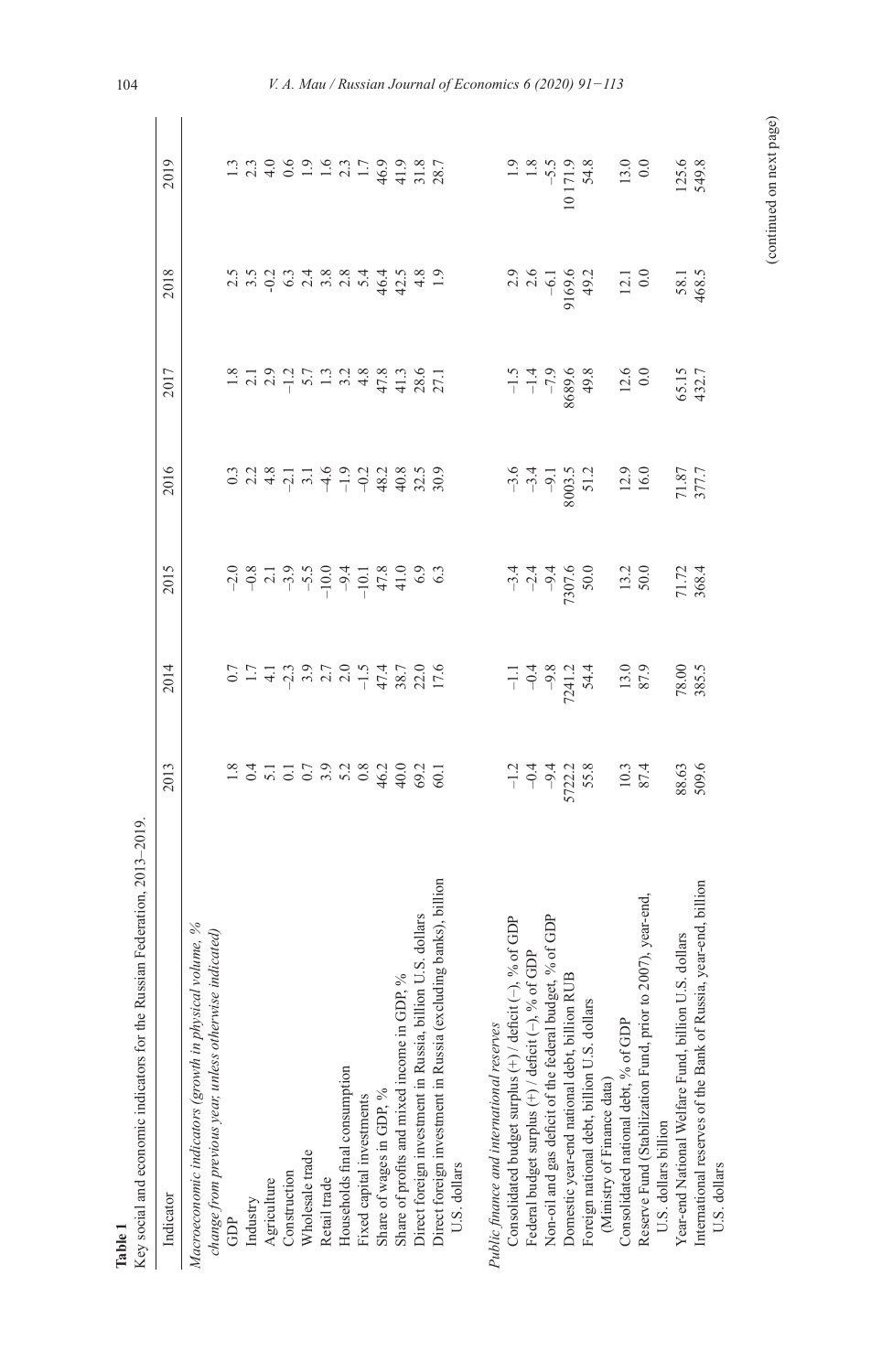| 1 |
|---|
|   |
|   |
|   |

| Table 1 (continued)                                                                                   |                            |                            |                                                    |                                    |                                     |                                 |                           |
|-------------------------------------------------------------------------------------------------------|----------------------------|----------------------------|----------------------------------------------------|------------------------------------|-------------------------------------|---------------------------------|---------------------------|
| Indicator                                                                                             | 2013                       | 2014                       | 2015                                               | 2016                               | 2017                                | 2018                            | 2019                      |
| Prices and interest rates                                                                             |                            |                            |                                                    |                                    |                                     |                                 |                           |
|                                                                                                       |                            |                            |                                                    |                                    |                                     |                                 |                           |
| Consumer price index, December over December, $\%$ Producer price index, December over December, $\%$ | 5 17 19<br>6 17 19         | $1.4$<br>5.9<br>7.9        |                                                    |                                    | $2.5$ $3.4$                         | $4 - 7$<br>$-7$<br>$-7$<br>$-7$ | $3.9$<br>$7.3$            |
| Bank of Russia key rate (minimum 1-day repurchase transactions                                        |                            |                            | $\begin{array}{c} 2.9 \\ 10.7 \\ 12.6 \end{array}$ | 2 1 4<br>2 4 4<br>2 4 9            |                                     |                                 |                           |
| rate 2007-2013, refinancing rate prior to 2007), annual                                               |                            |                            |                                                    |                                    |                                     |                                 |                           |
| average, % p.a.                                                                                       |                            |                            |                                                    |                                    |                                     |                                 |                           |
| Average interest rate on RUB loans to businesses,                                                     | 9.5                        | $\Xi$                      | 15.7                                               | 12.6                               | 10.6                                | 8.9                             | $8.8\,$                   |
| amual average, % p.a.                                                                                 |                            |                            |                                                    |                                    |                                     |                                 |                           |
| Average interest rate on ruble deposits by individuals (except for                                    | 6.5                        | 6.7                        | 9.7                                                | 7.3                                | 6.0                                 | 5.5                             | 5.5                       |
| demand deposits), annual average, % p.a.                                                              |                            |                            |                                                    |                                    |                                     |                                 |                           |
| Labor market                                                                                          |                            |                            |                                                    |                                    |                                     |                                 |                           |
| Overall unemployment rate (ILO methodology), annual average,                                          | 5.5                        | 5.2                        | 5.6                                                | 5.5                                | 5.2                                 | 4.8                             | 4.6                       |
|                                                                                                       |                            |                            |                                                    |                                    |                                     |                                 |                           |
| Average wages, RUB thousand/month                                                                     |                            |                            |                                                    |                                    |                                     |                                 |                           |
| Wages in real terms, %                                                                                |                            |                            |                                                    |                                    |                                     |                                 |                           |
| Real disposable household income, %                                                                   |                            |                            |                                                    |                                    |                                     |                                 |                           |
| Population with money income below the subsistence level                                              | $29.8$<br>$44.5$<br>$15.5$ | $32.5$<br>$-0.7$<br>$-0.3$ | $3499.6$<br>$799.6$                                | $36.7$<br>$3.8$<br>$9.4$<br>$19.4$ | $39.2$<br>$7.3$<br>$-1.3$<br>$18.9$ | $7.7$ 8.5 0 1 8.4               | $47.5$<br>$2.8$<br>$19.2$ |
| millions                                                                                              |                            |                            |                                                    |                                    |                                     |                                 |                           |
|                                                                                                       |                            |                            |                                                    |                                    |                                     |                                 |                           |
| Number of active lending institutions at year end<br><b>Banking</b> system                            |                            |                            |                                                    |                                    |                                     |                                 |                           |
| Banking licenses revoked during the year                                                              |                            |                            |                                                    |                                    |                                     |                                 |                           |
| Bank assets, incremental change during the year, %                                                    | 923<br>32<br>14.2<br>11.6  | 834<br>86<br>18.6<br>12.7  | $733$<br>$-1.5$<br>$-1.5$                          | 3577                               | $501$<br>$7.8$<br>$4.6$             | 480.78                          | $4374$<br>$4374$          |
| Debt outstanding by domestic corporations (excluding banks)                                           |                            |                            |                                                    |                                    |                                     |                                 |                           |
| under bank loans, incremental change during the year, %                                               |                            |                            |                                                    |                                    |                                     |                                 |                           |
| Debt outstanding by residents under bank loans, incremental                                           | 27.7                       | 11.6                       | $-7.3$                                             | 0.7                                | 12.3                                | 21.7                            | 18.4                      |
| change during the year, %                                                                             |                            |                            |                                                    |                                    |                                     |                                 |                           |
| Share of overdue loans to domestic corporations, excluding banks                                      |                            | $4.1$ $6.0$                | $6.48$<br>92                                       |                                    | 5.3<br>7.3<br>90                    |                                 | 7.1<br>4.3<br>2037        |
| Share of overdue loans to individuals                                                                 | $4.5$<br>$4.5$<br>94       |                            |                                                    | $6.1$<br>$8.3$<br>930              |                                     | 5.7<br>5.3<br>5.45              |                           |
| Profit, billion RUB                                                                                   |                            | 589                        |                                                    |                                    |                                     |                                 |                           |
| Sources: Rosstat; Russian Ministry of Finance; Bank of Russia.                                        |                            |                            |                                                    |                                    |                                     |                                 |                           |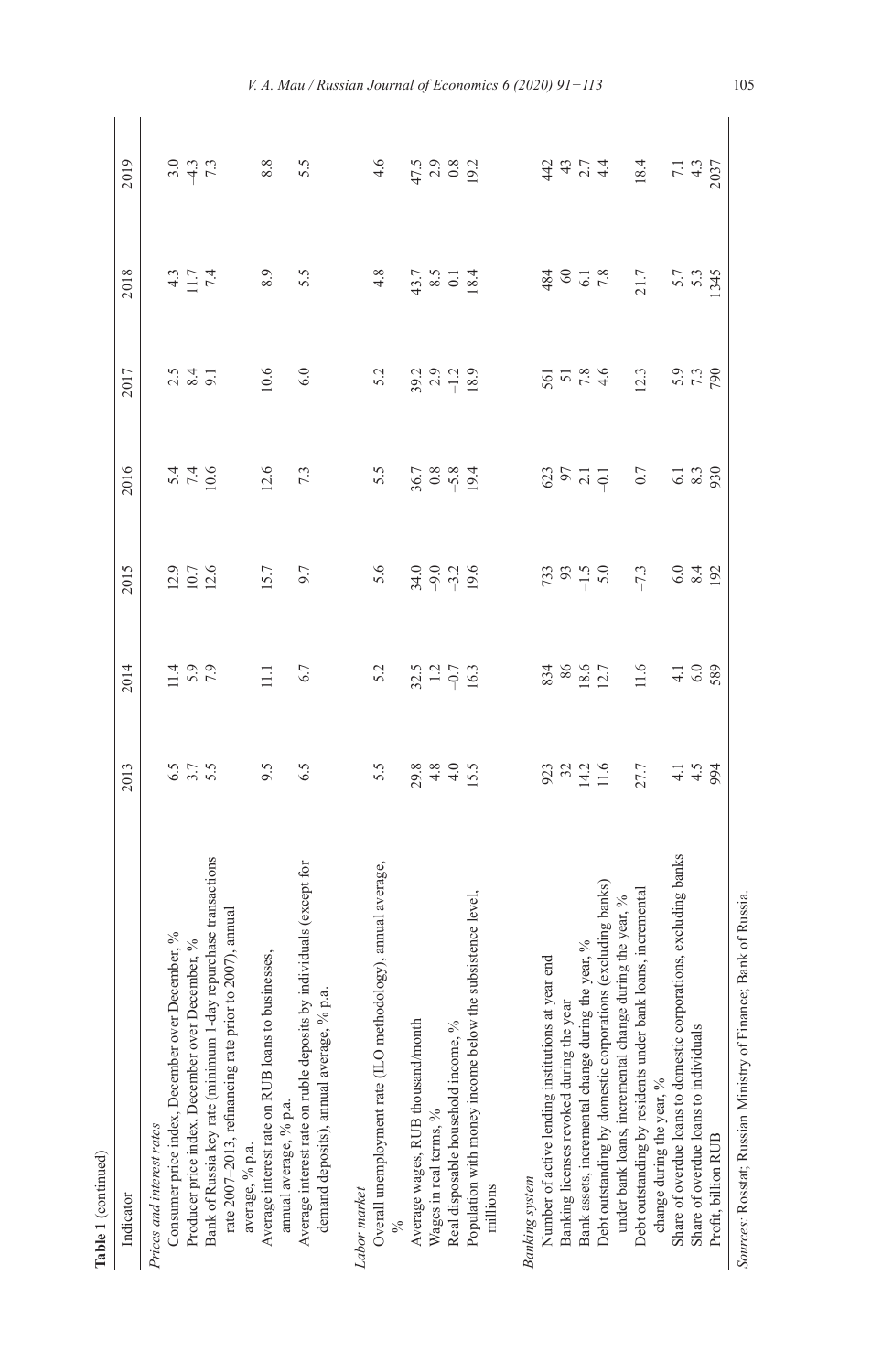money in private and corporate accounts; but most of these financial resources have not been transformed into investment.

This can be attributed to several factors. The situation may be due to the uncertainty caused by geopolitical trends, as well as to institutional restrictions that do not provide a sufficient level of property security. In an unfavorable institutional environment, even low inflation can have a substantial negative effect on economic growth, forcing people to save rather than invest.

We should also note that it has been a long-standing tradition for Russia's monetary and fiscal policy to ignore the cyclic nature of business, and these policies are effectively becoming procyclical now. This situation has historical and psychological roots. The Soviet economy was fully regulated by the state, and it was considered inappropriate to analyze it in terms of  $cycles<sup>13</sup>$ —and thus likewise to use traditional crisis regulation methods that have been the standard since the Keynesian model was developed. The collapse of the communist system was followed by 30 years of high inflation. The government's top priority was to keep inflation down to an acceptable level, and practical measures did not provide for any "fine tuning" tools. Finally, the Russian economy today is in a situation where the investment cycle can be observed and the respective regulatory methods can be used.

Meanwhile, the notion of inflation as the key macroeconomic challenge persists in the minds of the general public and the economists who grew up dealing with this seemingly endless task. This notion continues to dominate macroeconomic policy, which is reflected in a perpetual commitment to tight fiscal and monetary action.

This does not mean that we suggest abandoning conservative macroeconomic measures. The "credit history" of Russia's macroeconomic policy remains very complex and complicated, which is reflected in high inflation expectations and therefore prevents the monetary authority from using quantitative easing.

The weakness of existing institutions also speaks in favor of a conservative fiscal course, which can reduce efficiency with growth in budget spending. Moreover, the current geopolitical situation calls for maintaining reserves to reduce the vulnerability of the country's economic system to changes in foreign policy and economic conditions.

However, with all these caveats and reservations, it looks like the government needs to gradually move towards a more flexible fiscal and monetary policy that would take cyclic fluctuations into account that are characteristic of a market economy.

This was reflected in discussions during 2019 and 2020, concerning economic growth and the reasons it was slowing down. While institutional issues are indeed important, recent discussions on growth-related issues are increasingly focused on macroeconomic factors, primarily on supply and demand, i.e. on the sources of funding for the growth. In our opinion, to some extent this is due to the experience gained in struggling for the World Bank's Doing Business ratings. In 2012, the objective was to radically improve Russia's position in this rating, springing up from 120<sup>th</sup> to the Top 20 by 2020. The objective was achieved in 2019, when Russia was assigned an acceptable 28<sup>th</sup> place in the rating, in-between Austria and

<sup>&</sup>lt;sup>13</sup> Some authors did raise a question about the "Soviet investment cycle" (Ofer, 1987), but potential measures to counter the cycle were not discussed.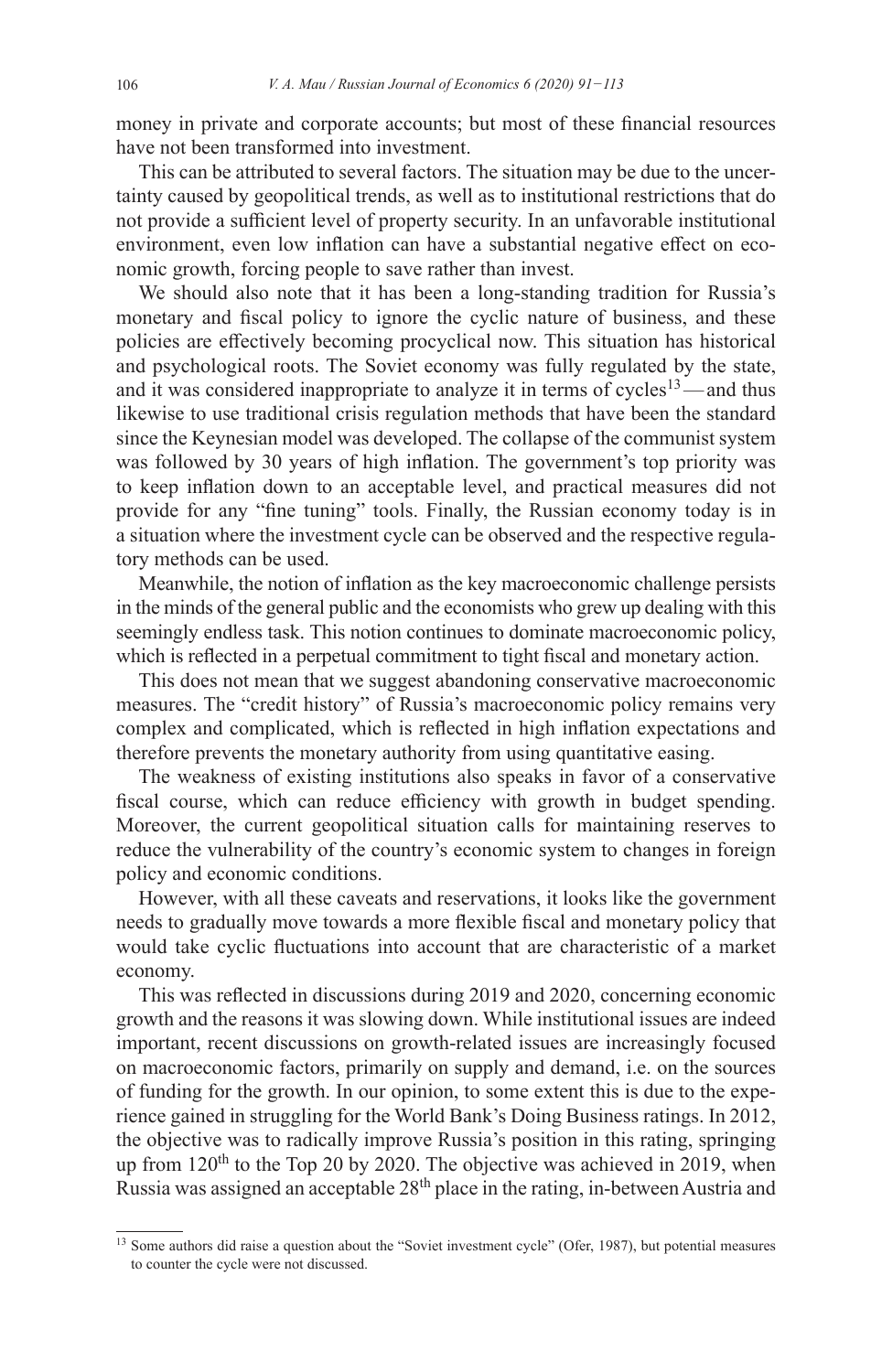Japan and ahead of China  $(31<sup>st</sup>$  position). However, these positive shifts had no impact on growth rates. Moreover, Russia's economy was growing much faster when the country was ranked in the second hundred, as compared with the period after Russia broke through towards institutional prosperity (World Bank, 2019).

Of course, this is just a formal approach; growth rates are influenced by a combination of multiple factors that this international rating neglects, as authoritative as it can be. But there are two conclusions to draw from this situation, a theoretical and a practical one.

First of all, international ratings cannot serve as a guide (let alone a target) for a country's economic policy, since actual problems in a specific country cannot be reduced to a set of indicators. This was true for the Soviet economy as well, which was focused solely on meeting target indicators. Indicators usually reflect individual factors, and not necessarily the most important ones, such that attempts to meet them do little to address actual social and economic development issues.

Second, the concept by which addressing institutional problems (eliminating barriers to entrepreneurial activities, for instance) plays a key role in accelerating economic growth was effectively discredited. Naturally, nobody talks about that openly, but it is obvious now that formally a negative correlation exists between the indicator of the quality of institutions (rating Doing Business) and economic trends.

As a result, growth acceleration was viewed mainly through the lens of fiscal stimuli and consumer lending from 2018 to 2020. National projects were to become the primary channel for the measures in question. Moreover, with inflation dropping below the 4% target and the budget in surplus, some room was left to maneuver.

The issue of managing aggregate demand became highly relevant within economic policy. This was reflected in the key topics of economic discussions.

These include, first of all, the nature and volume of fiscal demand. In 2019, funding for national projects lagged somewhat, generally staying below the targets set in the federal budget (Table 2). This is not necessarily a negative factor. At least it demonstrates a rather responsible attitude towards budget spending, and a step away from the traditional practice of "development" of budget funds at any cost. However, it is also evidence of the drawbacks from the administrative system that failed to ensure that projects were properly realized. As a result, some of the expenditures were not realized (spent), leading to a statistical slowdown in economic growth. The "signaling" role of budget spending should not be ignored either—the model chosen in 2018 implied the government's leading role in launching a new growth model. In this situation, budget spending below the expected level effectively robbed the private sector of some growth targets and prevented demand for its products from expanding in the process of implementing national projects.

Another factor behind the slowdown was inflation, which was much lower than expected. This represents a radically new phenomenon in economic policy discussions. Throughout the 30 post-communist years, suppressing inflation was seen as the most important tool in maintaining healthy social and economic conditions and ensuring sustainable growth. Official forecasts aimed to downplay inflation, as a rule. (The latter was however related not so much to the quality of macroeconomic forecasts but to the opportunity to receive extra budgetary funds in the course of budget execution.)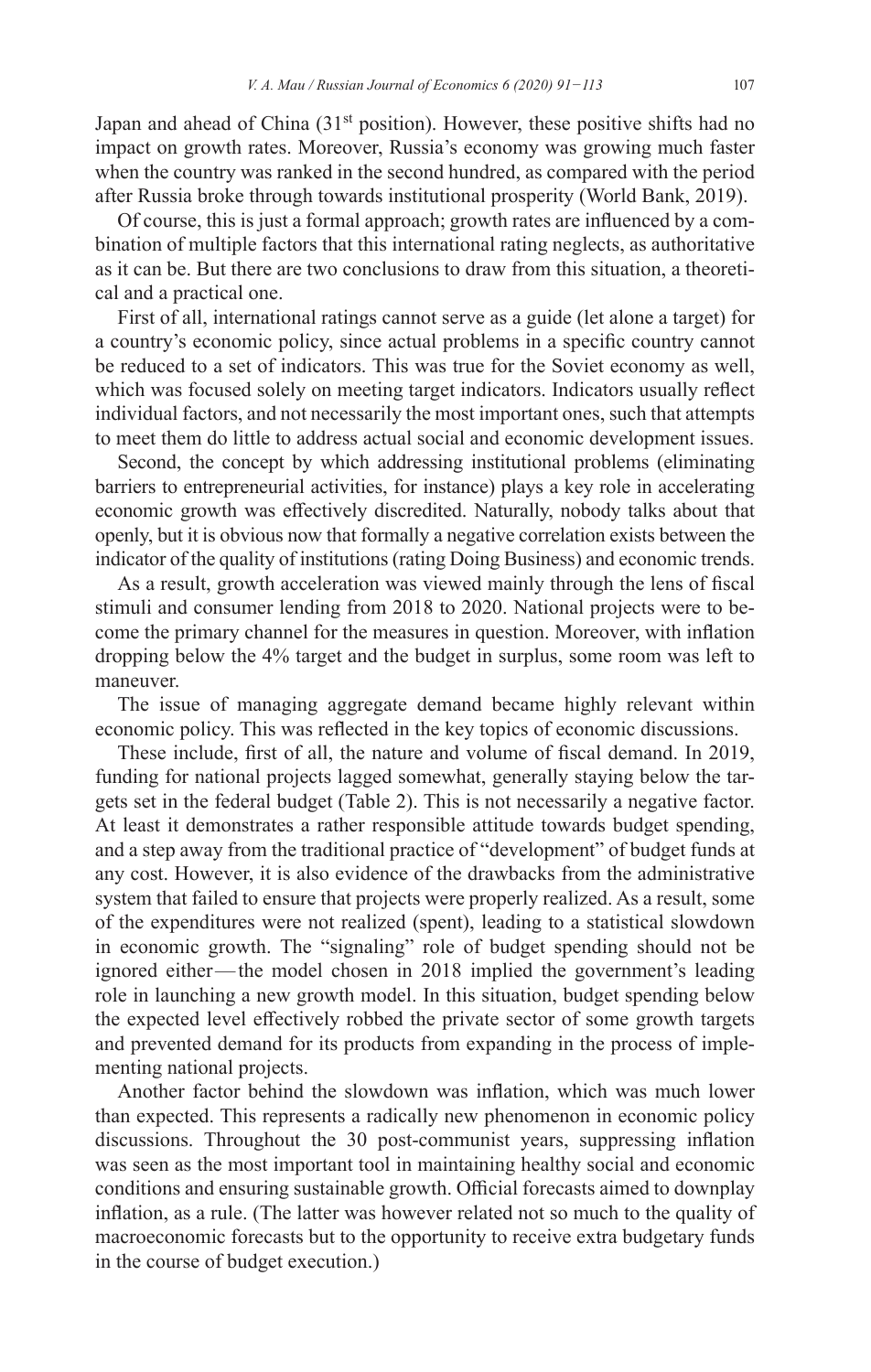|                | Execution of expenditures related to budget allocations for implementing national projects in 2019 (operational data, billion RUB)<br>No. Description |                                              | Consolidated budget of the Russian Federation |                               |                                   | Federal budget of the Russian Federation |                                      |
|----------------|-------------------------------------------------------------------------------------------------------------------------------------------------------|----------------------------------------------|-----------------------------------------------|-------------------------------|-----------------------------------|------------------------------------------|--------------------------------------|
|                |                                                                                                                                                       | Plan                                         | Cash fulfillment                              | For reference:<br>% of budget | budget allocation<br>Consolidated | Cash fulfillment                         | For reference:<br>% of budget        |
|                |                                                                                                                                                       |                                              |                                               | allocation                    | as f12/31/2019                    |                                          | allocation                           |
|                | Total:                                                                                                                                                | 2444.2                                       | 2238.5                                        |                               | 1750.0                            | 1600.3                                   | 91.4                                 |
|                | Demography national project                                                                                                                           |                                              |                                               | 9.2<br>9.2<br>9.3<br>9.3      | 522.0                             |                                          |                                      |
|                | Healthcare national project                                                                                                                           |                                              |                                               |                               | 160.3<br>108.4<br>105.3           | 498.3<br>157.1                           |                                      |
|                | Education national project                                                                                                                            |                                              |                                               |                               |                                   |                                          |                                      |
|                | Housing and urban environment national project                                                                                                        |                                              |                                               | 89.2<br>71.2<br>95.3          |                                   | 98.7<br>98.8<br>36.9                     |                                      |
|                | Ecology national project                                                                                                                              |                                              |                                               |                               | 55.6                              |                                          |                                      |
|                | Safe and high-quality highways national project                                                                                                       | 728.4<br>219.4.2<br>194.3.2<br>79.7.5<br>7.6 | 693.7<br>213.7<br>175.6<br>217.0<br>283.4     |                               | 142.3                             | 138.2                                    | 55.3<br>98.0<br>95.3<br>95.7<br>97.1 |
|                | ional<br>Labor productivity and employment support nati                                                                                               |                                              | 6.6                                           | 87.3                          | $\overline{z}$                    | 6.2                                      |                                      |
|                | project                                                                                                                                               |                                              |                                               |                               |                                   |                                          |                                      |
|                | Science national project                                                                                                                              | 38.0                                         |                                               |                               | 37.9                              |                                          |                                      |
|                | Digital economy national project                                                                                                                      | 111.2                                        | 37.7<br>83.3<br>25.3                          | 99.1<br>75.3<br>95.6          | 100.7                             | 37.6<br>73.8                             | 99.1<br>73.3<br>99.0                 |
|                | Culture national project                                                                                                                              | 26.2                                         |                                               |                               | 14.2                              | 14.0                                     |                                      |
|                | Small and medium-size business and individual                                                                                                         | 68.4                                         | 64.0                                          |                               | 60.6                              | 56.4                                     | 93.1                                 |
|                | entrepreneurial support initiative national project                                                                                                   |                                              |                                               |                               |                                   |                                          |                                      |
| $\overline{2}$ | International cooperation and exports national project                                                                                                | 91.3                                         | 81.7<br>307.1                                 | 89.5                          | 87.7                              | 78.1                                     | 89.1                                 |
|                | Comprehensive mainline infrastructure modernization                                                                                                   | 349.4                                        |                                               | 87.9                          | 347.8                             | 306.1                                    | 88.0                                 |
|                | and expansion plan                                                                                                                                    |                                              |                                               |                               |                                   |                                          |                                      |
|                | Source: Russian Ministry of Finance.                                                                                                                  |                                              |                                               |                               |                                   |                                          |                                      |

Table 2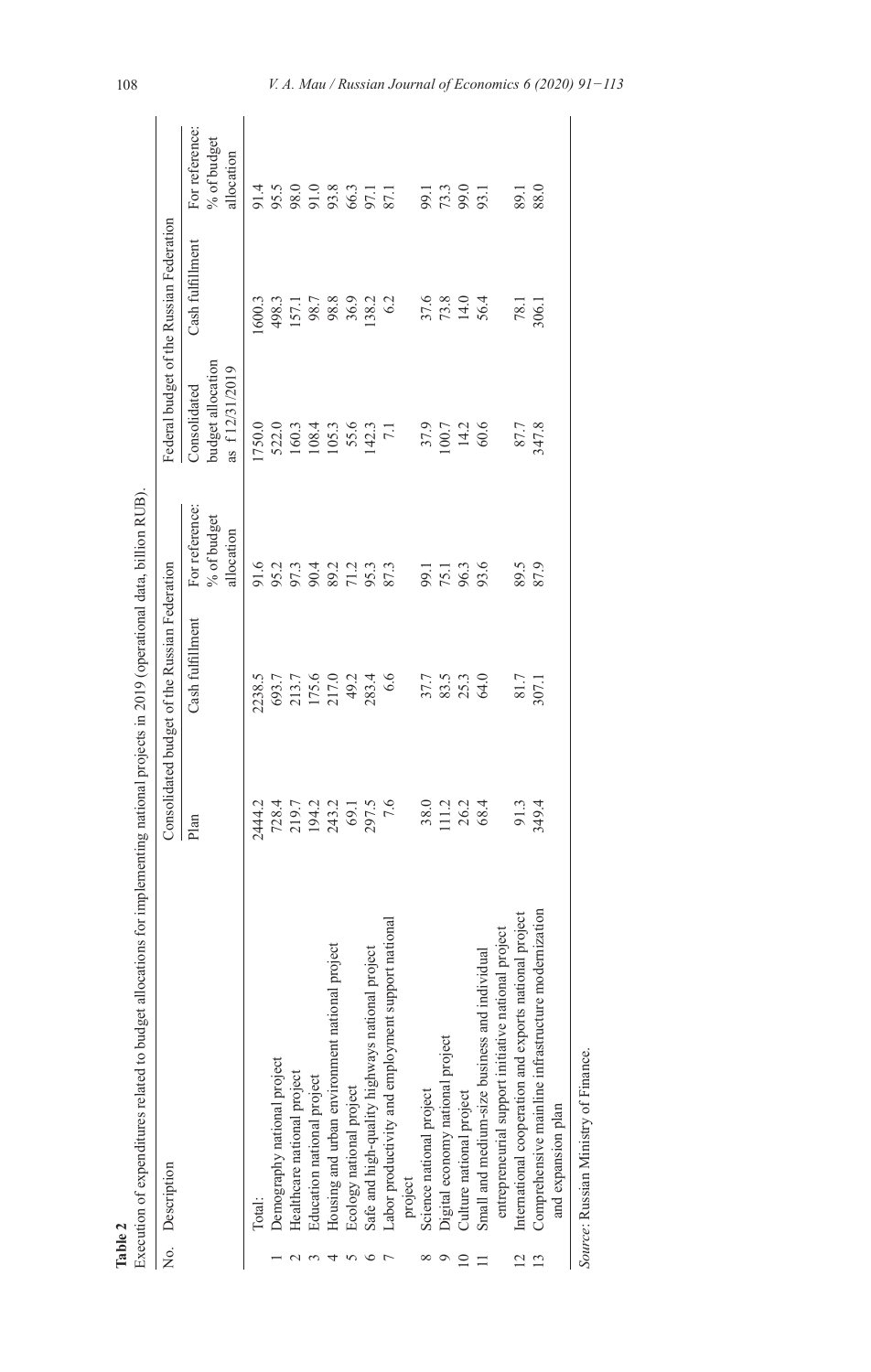In 2019, Russia faced low inflation, which resulted in lower revenue for the economic system. Some economists believe that low inflation robbed the national economy of approximately 1 trillion rubles in additional demand, which could also affect economic growth rates. However, in 2017, inflation also dropped below the target set by the Bank of Russia (2.5%), which did not prevent growth acceleration as compared to 2016. Moreover, the nature of this extra trillion rubles remains uncertain. If it comes solely from rising prices, then the apparent real growth rate will remain unchanged (i.e. low), while real household income will probably drop by even more. However, if that money comes from an actual increase in output, then inflation should remain at the same low level. In other words, higher inflation is not necessarily a prerequisite for greater productivity. Inflation only leads to nominal rather than actual growth, even though its presence at a low level usually accompanies economic growth, providing producers with feedback on sectors with growing demand for goods and services.

A discussion of the nature of credit activity as an economic growth factor started in 2019. The economy continued to experience growth in demand for consumer loans, which the Central Bank saw as an important factor for maintaining a dynamic economy—as long as debt growth was not accompanied by a deterioration in debt service. However, the Ministry of Economic Development believes this course of events may have a negative impact on long-term growth rates, since consumer loans limit investment lending opportunities. But personal loans and investment lending are driven by different factors. The latter is determined to a greater extent by the entrepreneurial climate, while the former was generally fueled over the past couple of years by slowing disposable income, which was offset to some extent by consumer loans.

In looking for sources to activate aggregate demand within the country, some Russian economists and politicians turned to the Modern Monetary Theory mentioned above. Naturally, the understanding of MMT in this country differs from how the same problem is viewed in the United States. On the one hand, Russia does not have heavy national debt and budget deficit problems. On the other hand, the ruble, though a sovereign currency, is not a global payment instrument, and economic growth is still weak. In this context, the applicability of MMT first of all means active engagement by the monetary authority to improve aggregate demand, which effectively translates to the Central Bank performing its function as an "institute for development." This raises the issue of the Central Bank's independent status. This problem was first raised in 2019, but the intensity of the discussion is likely to grow—not just within Russia but in other developed economies as well.

For Russia, this topic can prove to be especially relevant, as favorable financial and monetary conditions leave more room for experimenting. But this also poses substantial risks. On the one hand, opportunities for an expansionist fiscal policy are limited by the quality of institutions, which reduces the efficiency of budget spending. On the other hand, monetary stimulation will run into existing highinflation expectations. Besides, after an extended period of high inflation, this figure should be kept below the target level for some time, to help reduce inflation expectations.

The government formed in 2020 was tasked to come up with mechanisms for overcoming the stagnation in economic development and public well-being.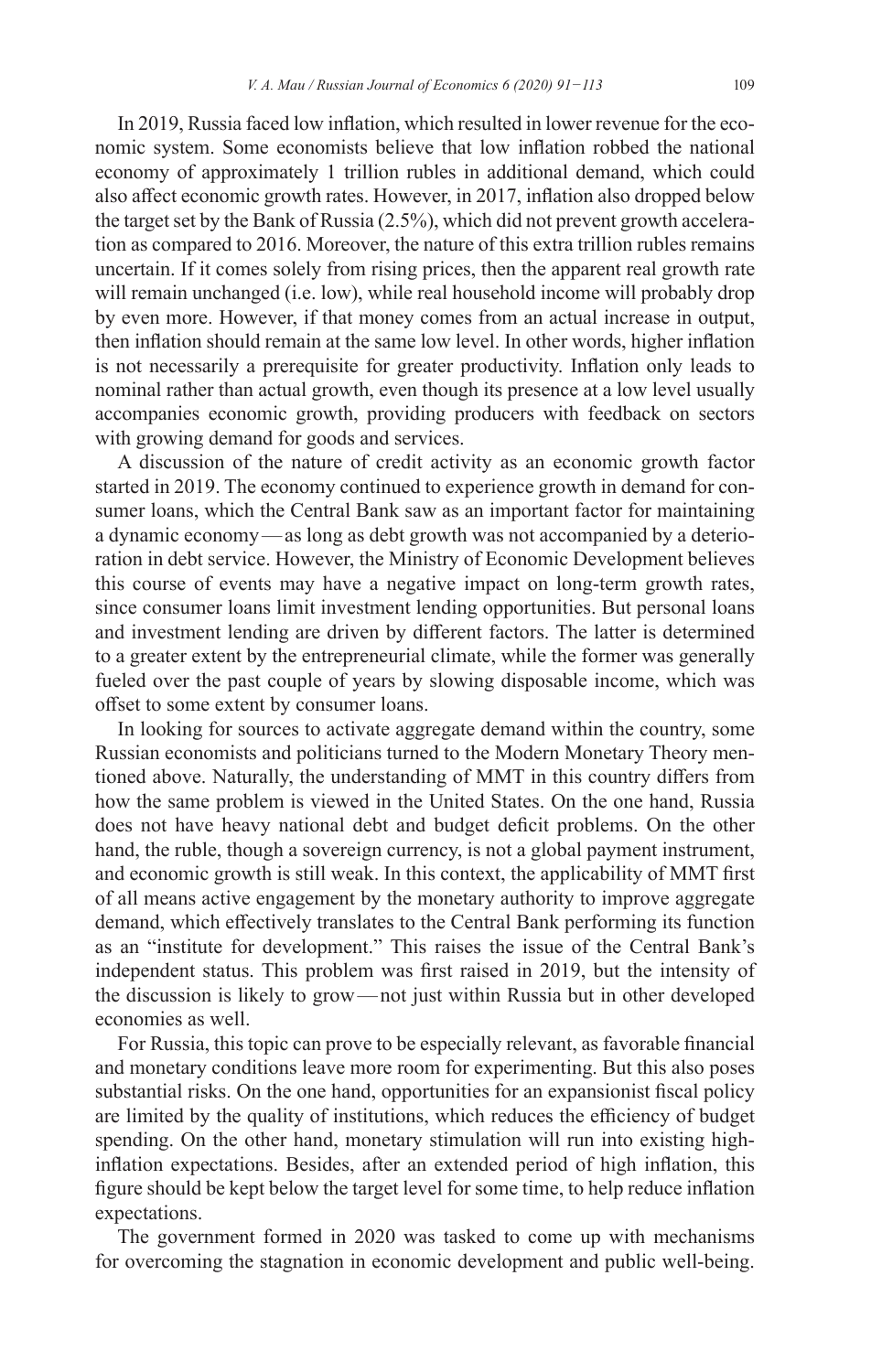Therefore, it is likely to focus on stimulating demand, both consumer and investment. This is only fair since with low inflation, demand-related factors become the key sources of deceleration.

Consumer demand is mainly focused on the package of social support measures specified in the President's Address on January 15, 2020. The key factor here is the ability to develop mechanisms providing targeted social support, which would substantially increase the efficiency of those measures.

To stimulate industrial production, approximately 3.2 trillion rubles (or 600 billion rubles a year) out of over 6.0 trillion rubles allocated in total through 2024, to purchase machinery and equipment as part of national projects, will be spent within the country.

The government also intends to expand exports beyond the commodity and energy sectors. First of all, we are talking about industries such as metallurgy, civil engineering, timber, chemical and pharmaceutical industries. Industrial exports are expected to grow by 6 billion dollars in 2020, and by about 14 billion in 2021, which is quite an ambitious goal.

Special emphasis has been put on digitizing economic life as the core of technological modernization. Moreover, one can assume that the government will view digitization not just as a factor in increasing productivity and growth, but also as a source of institutional modernization, i.e. as a technological prerequisite for improving the business climate or even as a substitute for such improvement.

Among the more traditional institutional measures, the Bill on Protecting and Encouraging Investment, proposed in 2019, was to be amended to guarantee stable conditions for implementing large-scale investment projects and to improve investment efficiency for state corporations. It is assumed that investment must first of all support the digital transformation of Russian society as the principal driver of social modernization.

The government considers investment growth ("launching the investment cycle") as the key factor in increasing total factor productivity, and achieving economic growth rates above the global average. This is only natural, in view of the shrinking working-age population and the depreciation of production facilities. The expected growth in 2020 was 5% (from less than 1% in 2019), and reaching an annual growth rate of 6%, as a result of which investments would be 25% of GDP, by 2024. This is the target indicator, based on the hypothesis that investment growth should be about twice the GDP growth; and the latter, in accordance with the President's decree, must exceed the global average, i.e. a little above 3%.

#### **5. The pandemic and economic policy**

However, by spring 2020, it became clear that the anti-crisis agenda would have to be given top priority in order to combat global structural shocks. The success of the agenda would drive the future of institutional reforms and the nature of the country's subsequent development. It would be reasonable to consider some principles for mitigating the crisis and preventing it from expanding beyond control.

Financial resources available to the government must be paid to the people who generate demand and this would support producers.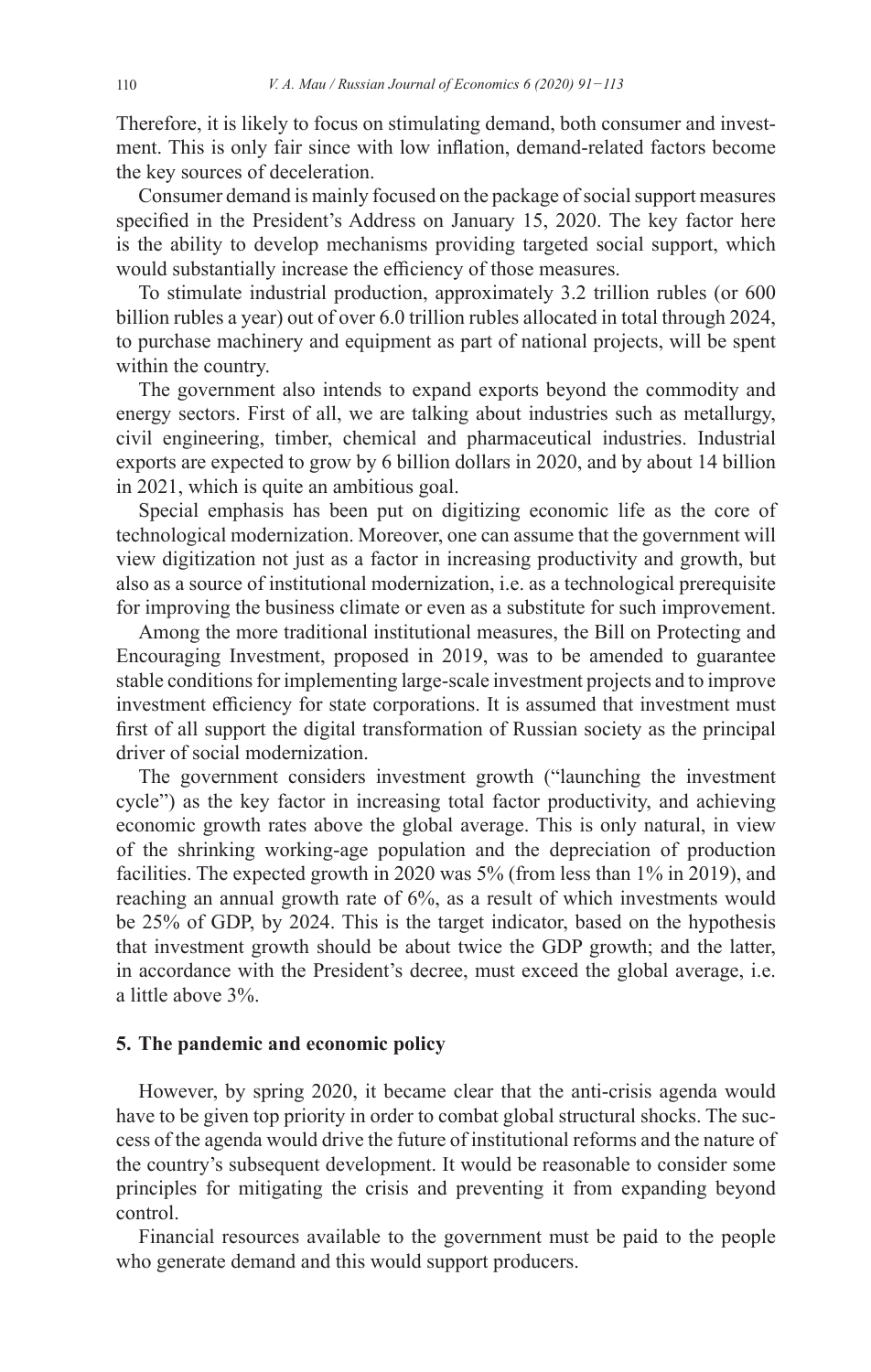Direct support of producers (i.e., companies) is also an option as their problems are caused not by their market inefficiency (lack of competitiveness), but by changes in market conditions that were beyond their control, which is effectively a force majeure situation. However, there are three important notes to make here.

Firstly, the support should not be selective; it should apply to all companies in a given sector or industry. That is, the government should avoid measures that may seem useful at first glance but in fact put companies in uneven competitive conditions. One example of an "attractive yet harmful" measure is the recommendation to introduce a zero-rent rate on regional or municipal property, which automatically deteriorates the position of all other companies renting commercial estate. A moratorium on all rent would have been the right approach, potentially compensating landlords for their losses with budget funds at the respective level.

Secondly, one should distinguish between a company's insolvency and liquidity issues. It only makes sense to support companies facing liquidity problems, while aid to insolvent companies (i.e. those unable to compete under normal circumstances) would be unreasonable. In this case, it would be more appropriate to ask creditors for help (i.e. so that they would write-off or restructure debt), rather than offer zombifying recovery measures from the state.

Finally, it is important not to create obstacles to business optimization, including employment optimization. This approach requires more subtle mechanisms than just unemployment benefits. Over the last 30 years, Russian businesses have learned to avoid firing staff during times of crisis, but instead reduce their working hours or offer unpaid leaves. Unemployment benefits should apply to those kinds of employees, though perhaps to a lesser degree than those who have lost their jobs altogether. This approach is used in a number of developed countries, and the Russian economy looks mature enough to adopt it. This would be in line with the principle of helping people first.

Now is just the right time to mobilize efforts to ease administrative pressures on business. The abolition of the excessive control and supervision should not be postponed until a better time: it should be conducted more decisively, if not aggressively. During the crisis, it is vital to give people and companies (and the entire country) an opportunity to find solutions to the problems they face. And it is vital that these relaxations are not provided as interim measures. We already hear concerns that going beyond the traditional framework, which is acceptable during a crisis and is actually long overdue, can lead to future trouble. The "if it ain't forbidden, do it" principle must be strictly followed in practice, not just in theory. It was frequently forgotten during times of stability.

Now it is essential to do everything necessary to improve public confidence in the government.Confidence isthe most important economic category.Many issues amid the economic slowdown during the past decade were the result of a lack of confidence. Today, a lot depends on the government for mitigating the crisis, and it finally has an opportunity to drastically change the situation. When adopting regulations, it is important to conduct regulatory impact and anticorruption assessments. I believe that all of the decisions made by the government should also undergo the "confidence test," i.e. the solution must work to improve the public confidence (of individuals as well as businesses) in the government.

An important aspect of crisis management measures is their source of funding. Economists agree that countering the crisis will require approximately 5–10%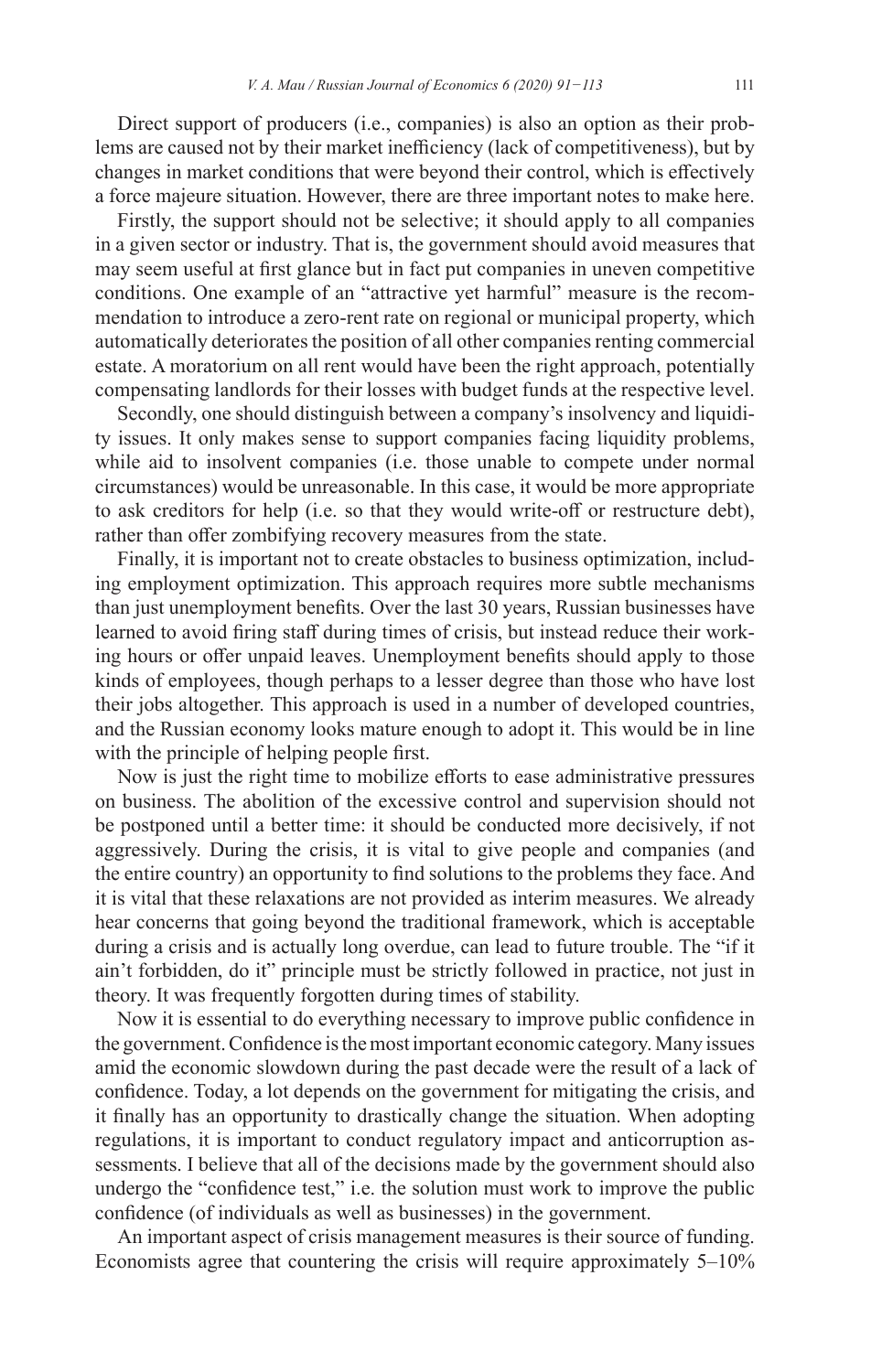of the GDP. It is important however not to fall into the macroeconomic chaos while addressing the country's crisis management tasks. Russia cannot afford to conduct simultaneously fiscal and monetary recovery policies, as the EU and the United States do. Taking into account substantial reserves and the level of national debt, it would be advisable to rely primarily on fiscal action. Monetary recovery seems much more dangerous given the volatility of the ruble and high inflation expectations.

Savings are high and the national debt is extremely low in Russia. This is why, contrary to recommendations voiced now in the United States and Europe, Russia can resort to borrowing, rather than monetizing its national debt. The latter would spike inflation, which the country seems particularly vulnerable to in light of macroeconomic traditions over the past thirty years.

Macroeconomic stimulation requires an especially careful approach. Dealing with demand-side and supply-side shocks requires different sets of anti-crisis measures. While financial injections help mitigate demand-side constraints, they can cause stagflation under supply-side shock conditions. This is actually what happened during the early 1970s, when the US government responded to the supply-side shock triggered by the oil embargo with the standard Keynesian monetary injection. This resulted in stagflation and a protracted crisis, which the West did not recover from until the early 1980s.

Chasing quantitative growth indicators would be another risk today. With the dynamic nature of modern technologies and rapidly decreasing prices for new goods and services, the world has run into technological deflation. GDP is increasingly deviating from actual well-being trends in general: we are aware of numerous cases where GDP growth is accelerating while well-being deteriorates, and vice versa (improving well-being against stagnating GDP figures). Today, emphasis should be placed on stabilizing the economic situation for individuals and companies, and strategically on structural modernization and better productivity. GDP trends should not be considered in isolation from other parameters as an independent objective for setting short-term economic policy.

The crisis is a complicated time. But this is also the time to pay due attention to the development of science. Society must get its act together and continue with scientific research. This is the only way to understand what happened and to prevent it in the future, as well as to use the new situation to make a leap forward and successfully compete in science. Competitions among people and systems are won by prioritizing the development of science. As the well-known saying goes, you should never let a crisis go to waste. This is especially true for structural crises, which always entail great potential for renovation. And it is important to realize institutional and structural reforms which failed ten years ago. When implementing anti-crisis measures, it is important not to obstruct the view of the future that is starting to emerge.

### **Acknowledgements**

The author expresses his gratitude to Alexey Vedev, Vladimir Gurevich, Sergey Drobyshevsky, and Pavel Trunin for the materials they contributed for this article.